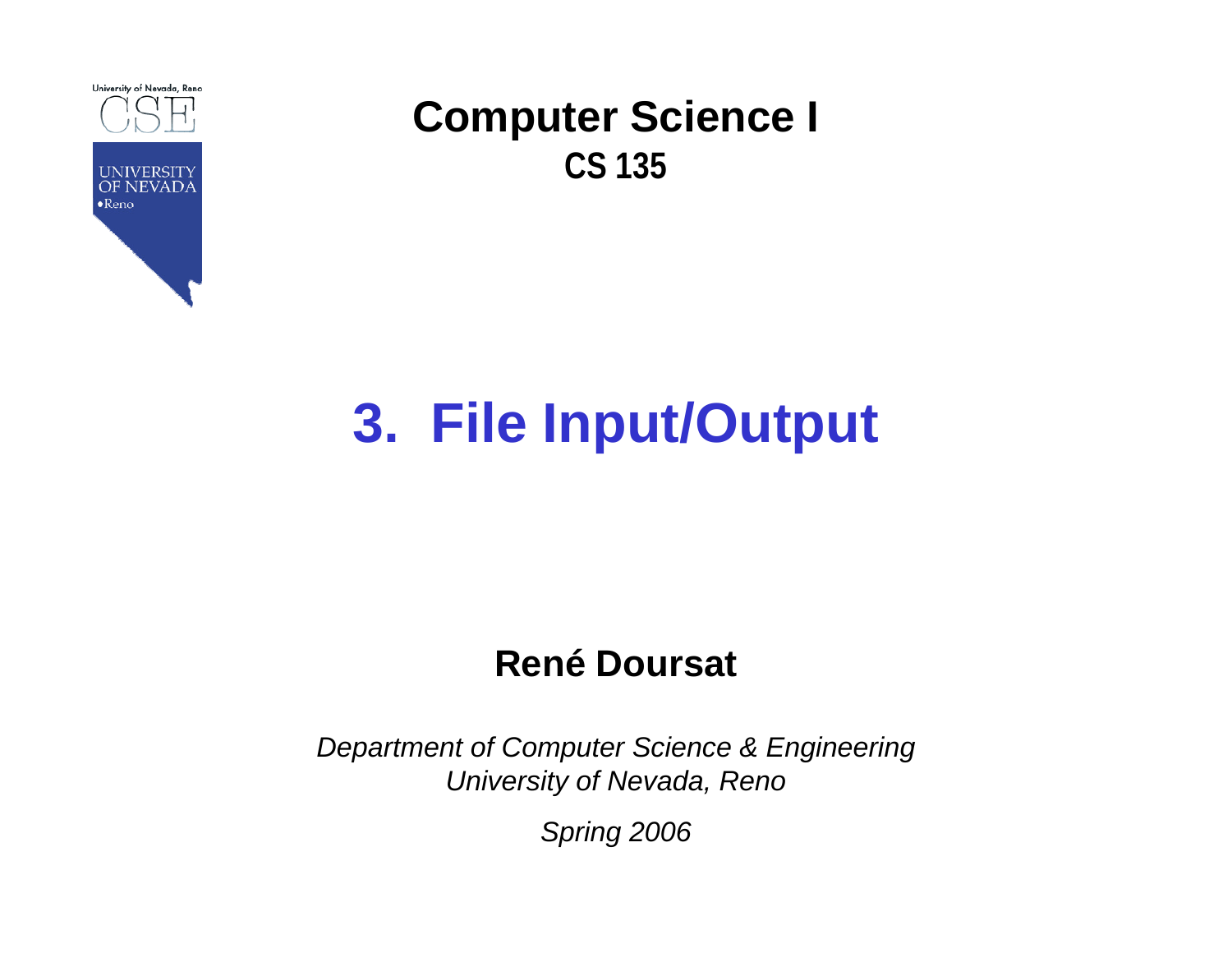- **0. Course Presentation**
- **1. Introduction to Programming**
- **2. Functions I: Passing by Value**

- **4. Predefined Functions**
- **5. If and Switch Controls**
- **6. While and For Loops**
- **7. Functions II: Passing by Reference**
- **8. 1-D and 2-D Arrays**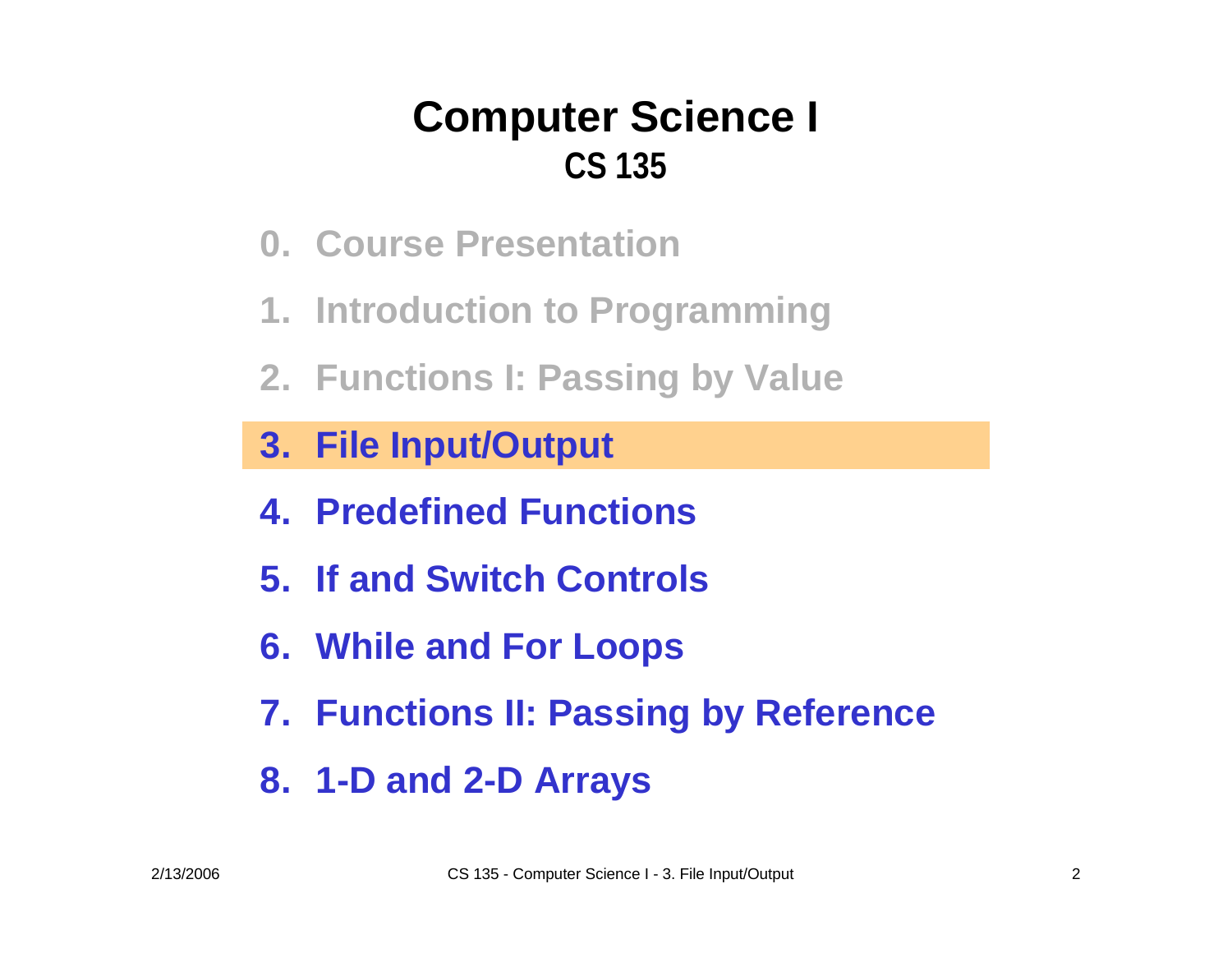- **a.Reading from the Keyboard**
- **b.Reading from an Input File**
- **c.Input & Output Streams**
- **d. Writing to an Output File**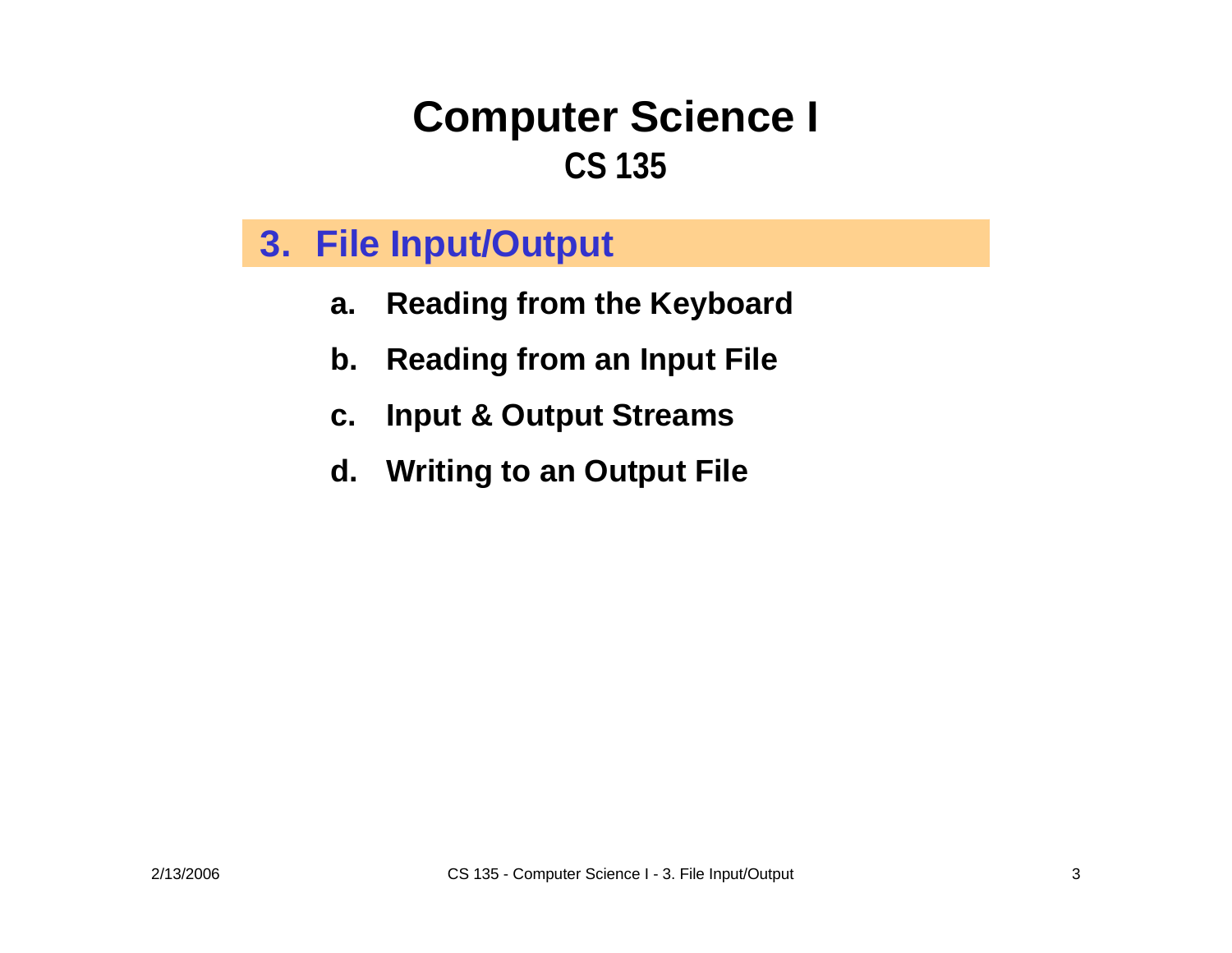- **a. Reading from the Keyboard**
	- 9 **Reading simple data types with >>**
	- 9 **Reading strings with >>**
- **b. Reading from an Input File**
- **c.Input & Output Streams**
- **d. Writing to an Output File**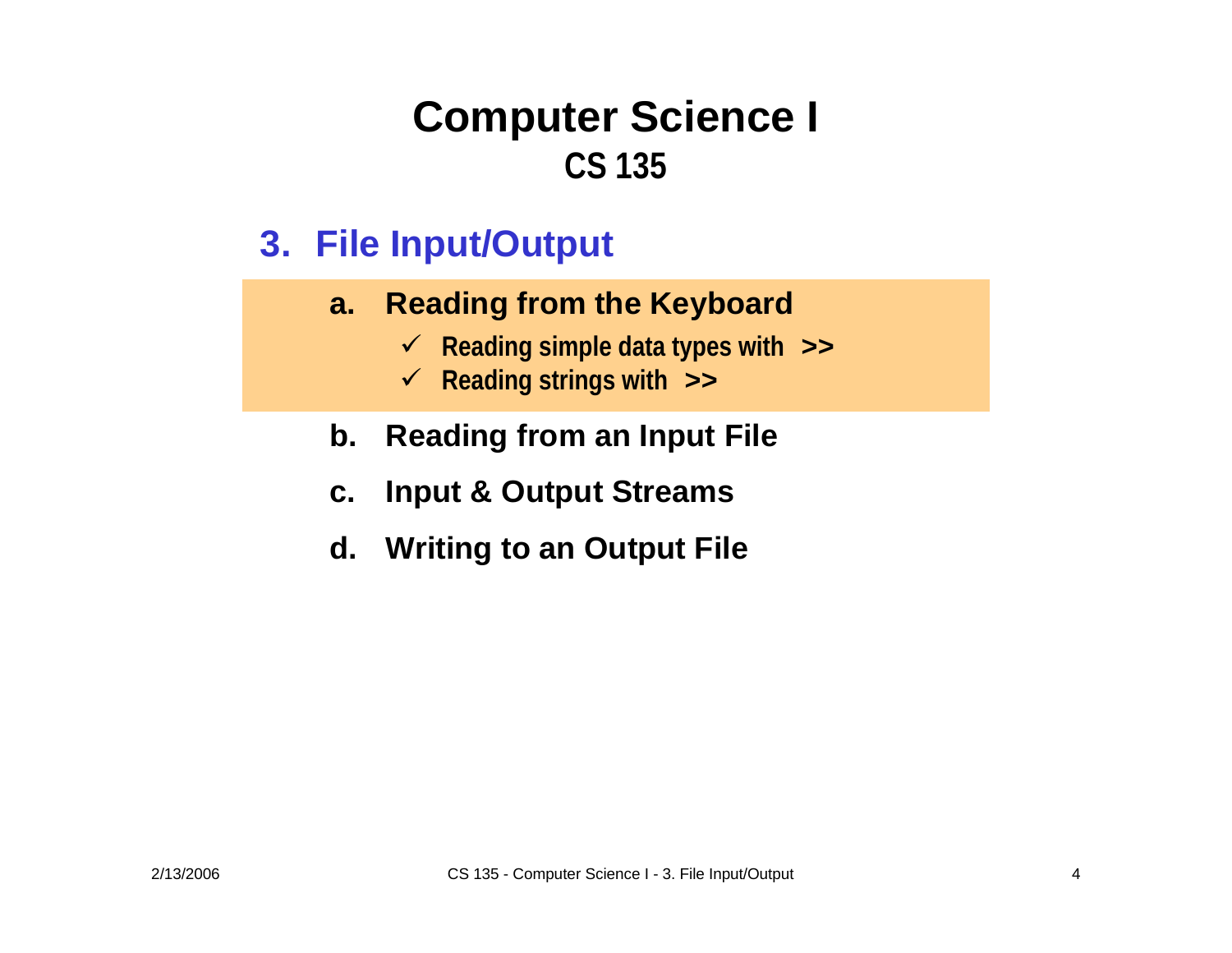- ¾ **Reading variables from the keyboard with >>**
	- 9 **cin** is used together with **>>** (the "extraction" operator) and a variable name to collect an input value from the keyboard
	- $\checkmark$  whitespace characters (spaces, tabs, newlines, etc.) before the value are skipped
	- $\checkmark$  for example, reading one integer:

 $\blacksquare$  **int a; cin >> a;**

| 37                                 | $a = 37;$    |
|------------------------------------|--------------|
| 0                                  | $a = 0;$     |
| 10000                              | $a = 10000;$ |
| Malersa and small levelless consum |              |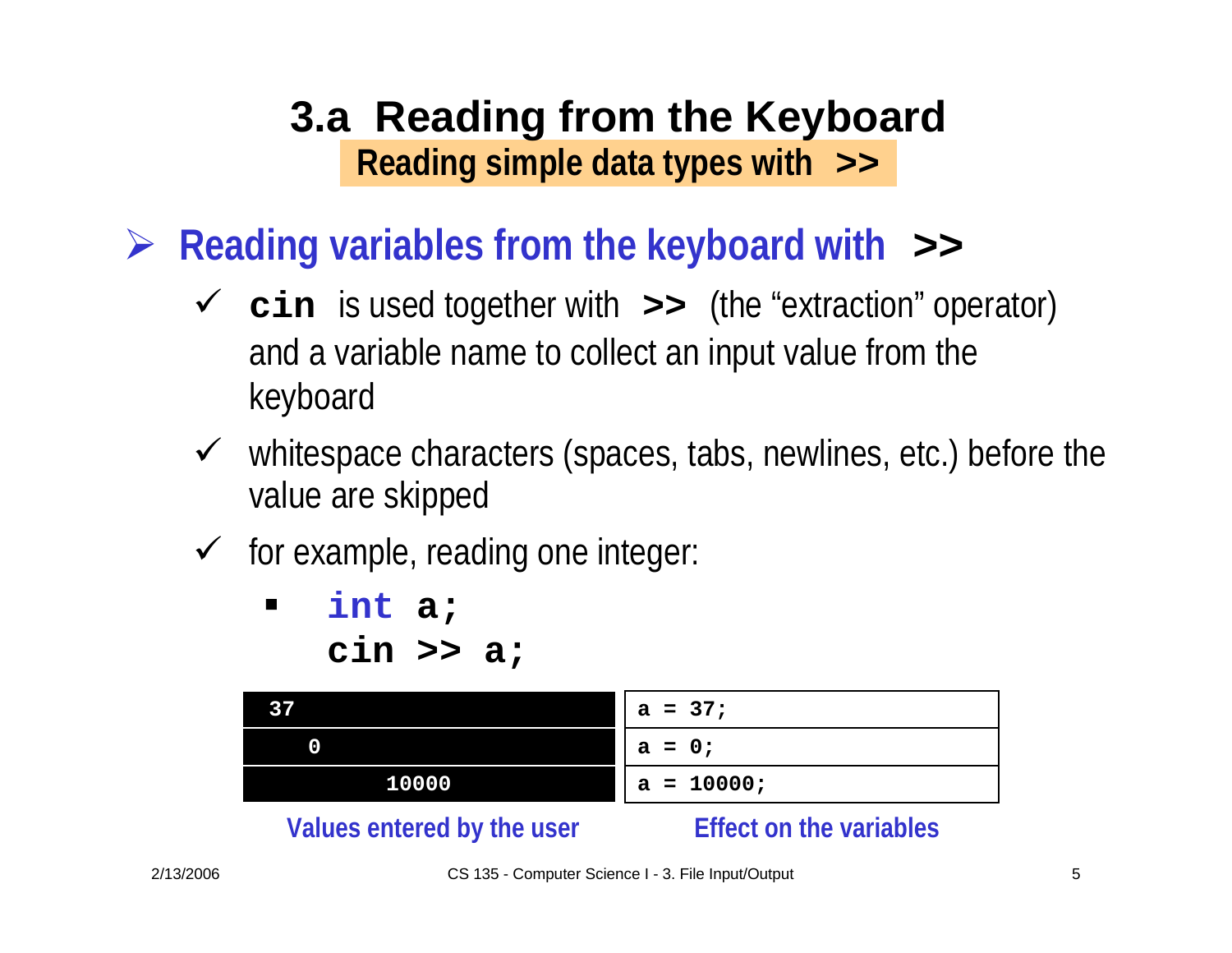- ¾ **Reading multiple variables of the same type**
	- $\checkmark$  more than one variable can be used in the same  $\checkmark$ statement to read more than one value at a time
	- $\checkmark$  whitespace characters between the values are also skipped
	- $\checkmark$  for example, reading two integers:
		- $\blacksquare$  **int a, b; cin >> a >> b;**

| 37 53 |      | $a = 37$ ; b = 53;     |
|-------|------|------------------------|
| 0     | 180  | $a = 0$ ; $b = 180$ ;  |
| 10000 | 2000 | $a = 10000; b = 2000;$ |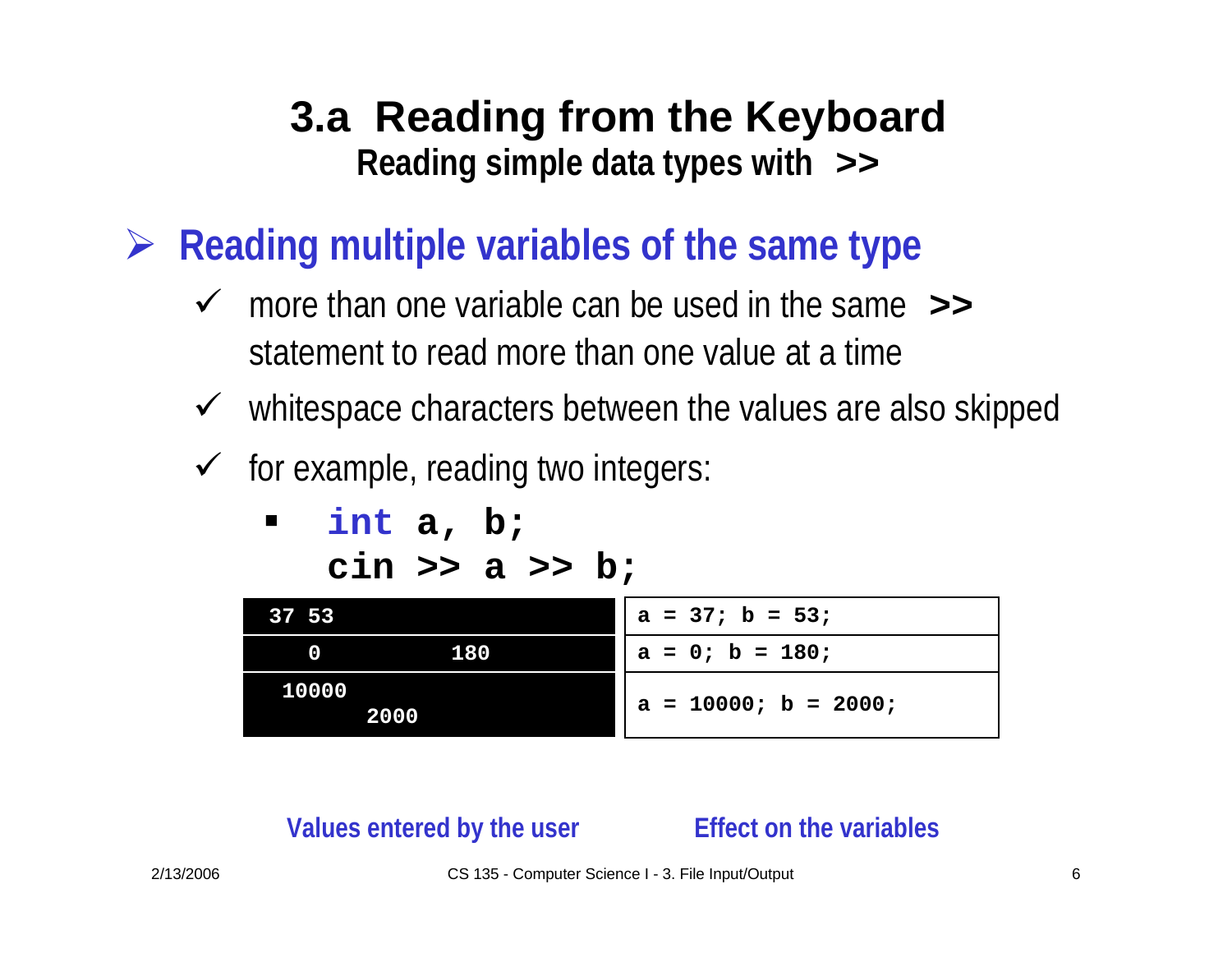¾**Reading multiple variables of mixed data types**

- $\checkmark$  variables of different data types can also be read together in one **>>** statement
- $\checkmark$  whitespaces are skipped and the other characters are read  $\text{as}$ long as they form a value of the valid type
- $\checkmark$  for example, reading an integer, character and double:
	- $\blacksquare$  **int a; char ch; double x; cin >> a >> ch >> x;**

**72 w0.6** $a = 72$ ; ch = 'w'; x = 0.6;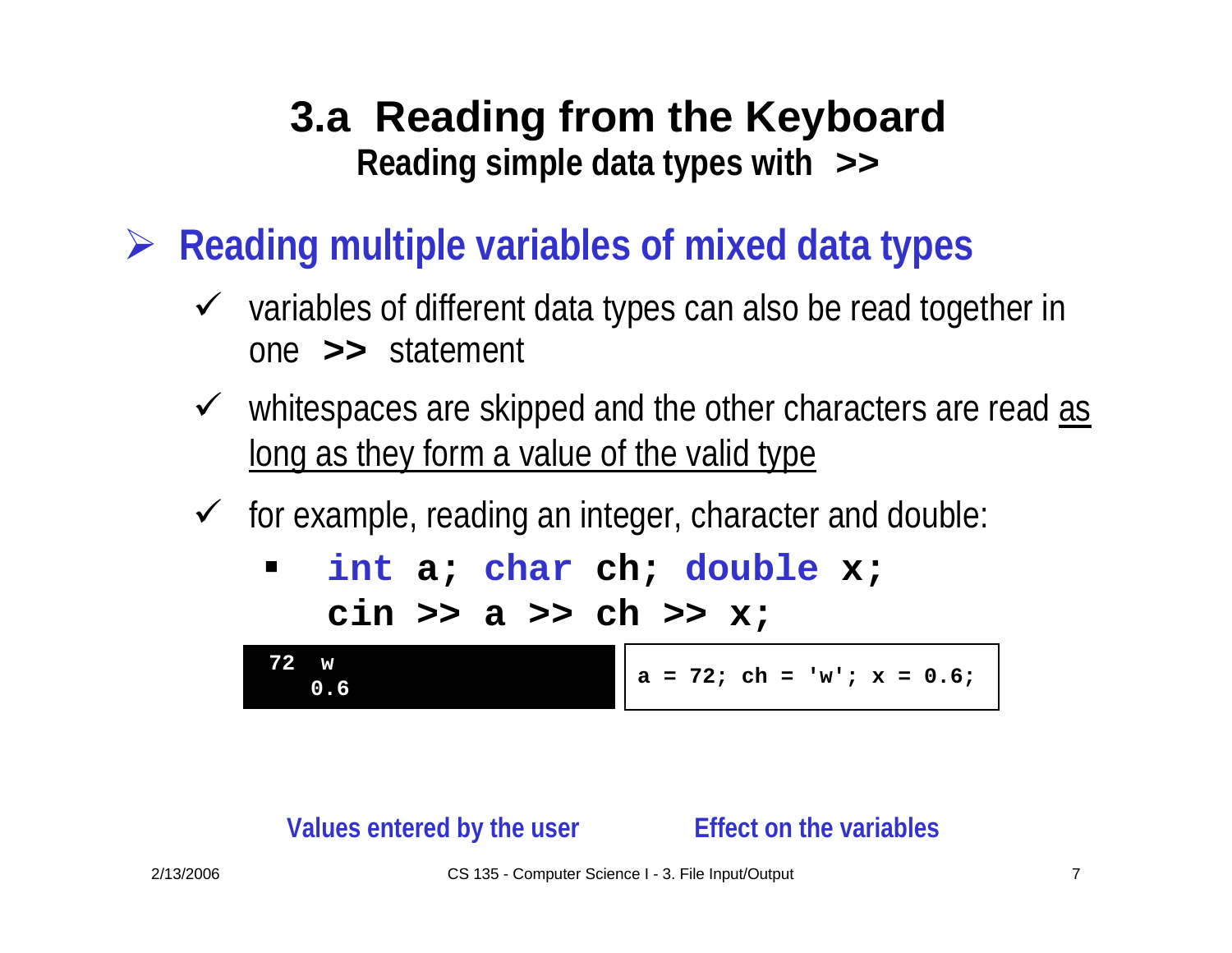¾**Reading multiple variables of mixed data types (cont'd)**

- 1.reading stops at the first whitespace character or the first character that does not belong to the requested data type
- 2. if there is an error, the rest of the input is dropped entirely
- $\sqrt{ }$  for example, reading an integer, double and character:
	- ٠ **int a = 0; double x = 1.0; char ch <sup>=</sup>'\$'; cin >> a >> x >> ch;**

| 72 0.6w               | $a = 72$ ; $x = 0.6$ ; ch = 'w';    |
|-----------------------|-------------------------------------|
| <b>72</b> 0.6 hello   | $a = 72$ ; $x = 0.6$ ; $ch = 'h'$ ; |
| 72.6 w                | $a = 72$ ; $x = 0.6$ ; ch = 'w';    |
| $7.2\quad 0.6\quad w$ | $a = 7$ ; $x = 0.2$ ; ch = '0';     |
| $72 \text{ w}$        | $a = 72$ ; $x = 1.0$ ; ch = '\$';   |
| $72$ 0.6 $w$          | $a = 0$ ; $x = 1.0$ ; ch = '\$';    |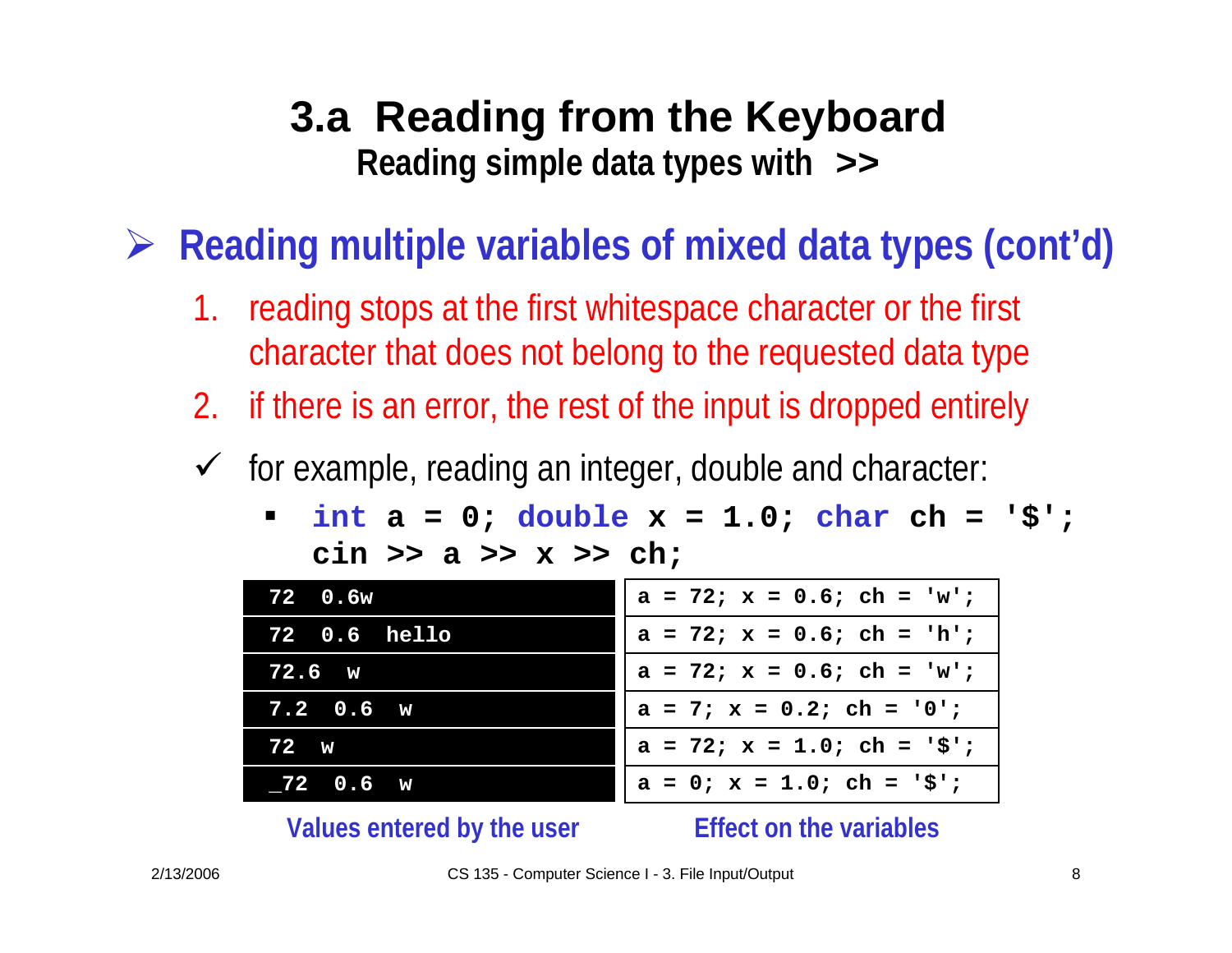- ¾ **When reading with >>, the data type is paramount**
	- 9 for example, the extraction operator **>>** distinguishes between character **'2'** and number **<sup>2</sup>**by looking at the type of the variable on the right hand of **>>**
		- $\blacksquare$  if it is of type char, the 2 is treated as character '2' **char ch; cin >> ch;**

```
2 ch ='2';
2 z = 2.0;
\blacksquare if it is an integer or floating point, the 2 is treated as the 
    number 2double z;
     cin >> z;
```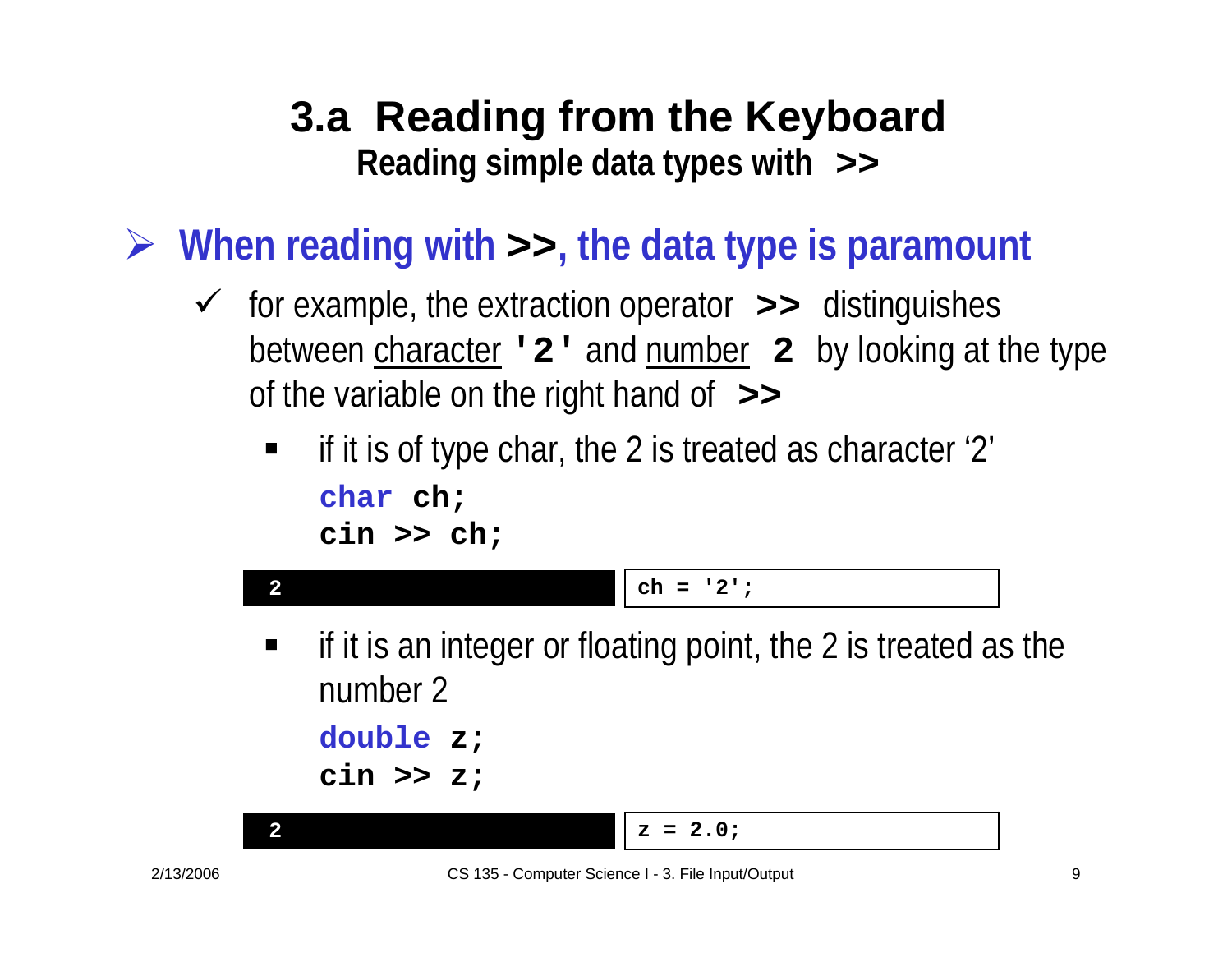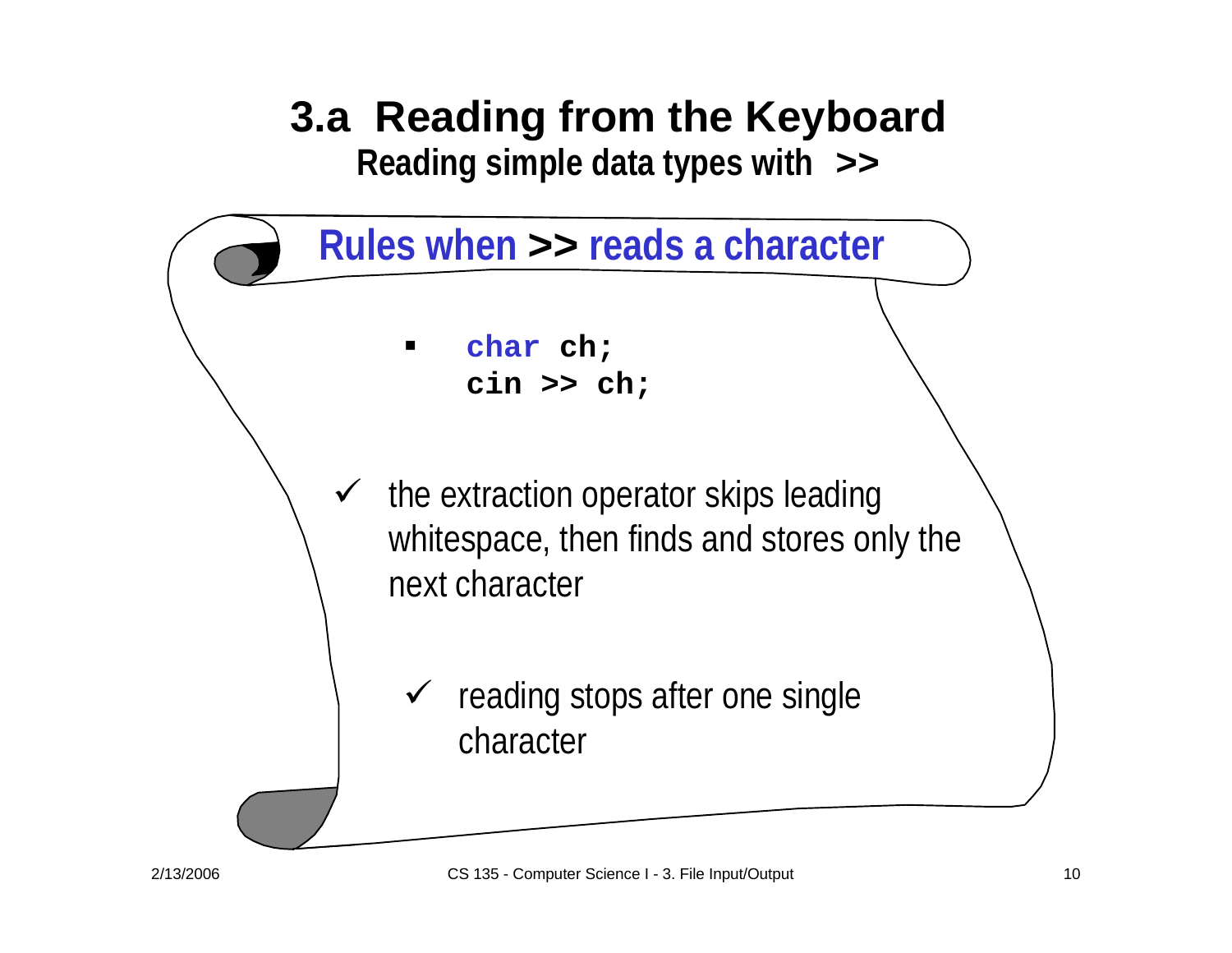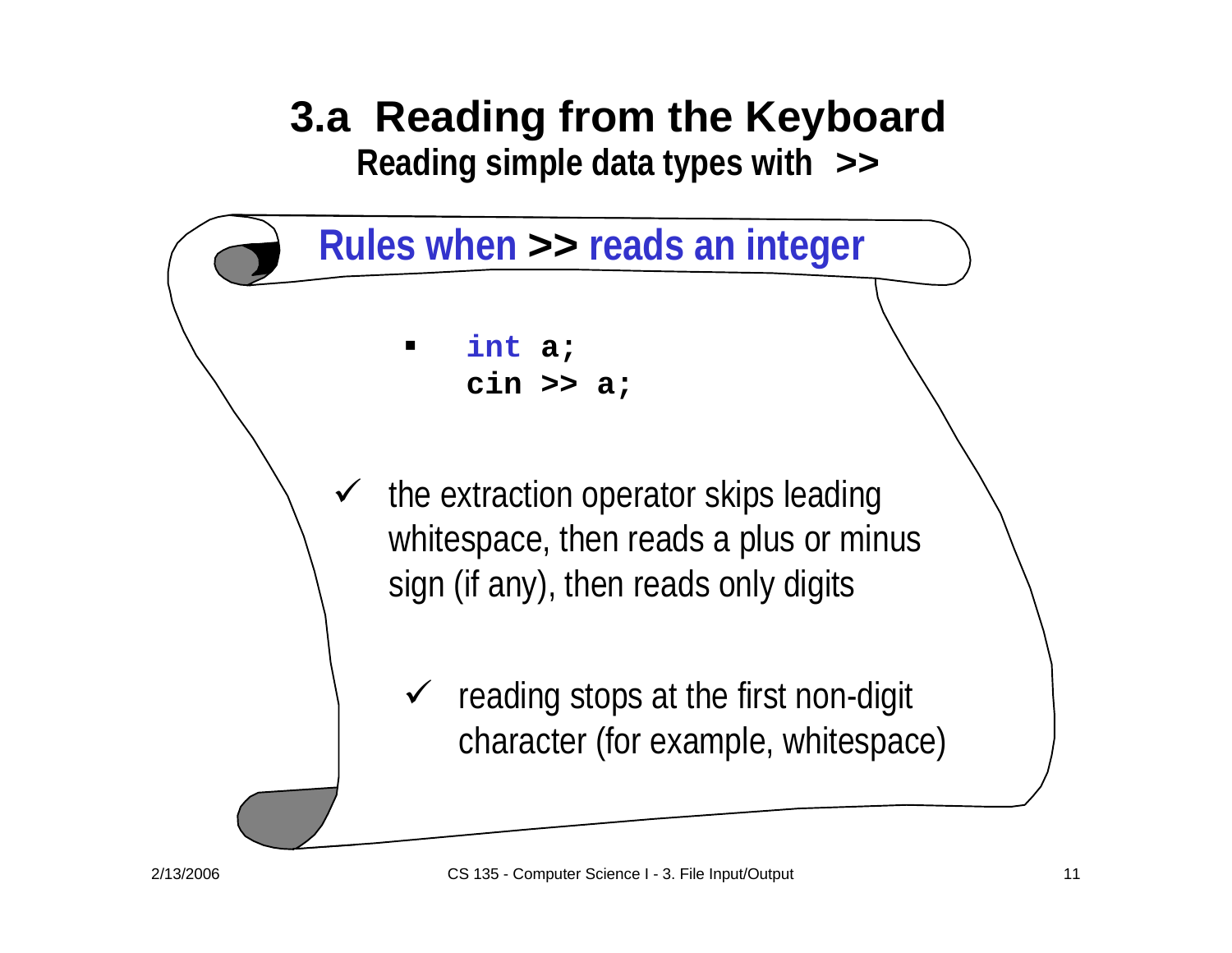

- ٠ **double a; cin >> a;**
- $\checkmark$  the extraction operator skips leading whitespace, then reads a plus or minus sign (if any), digits, a possible '.' followed by digits (the decimal part), and/or a possible 'e' followed by digits (the exponent)
	- $\checkmark$  reading stops whenever these rules cannot be applied, for example the next character is neither a digit, nor a dot, nor an 'e'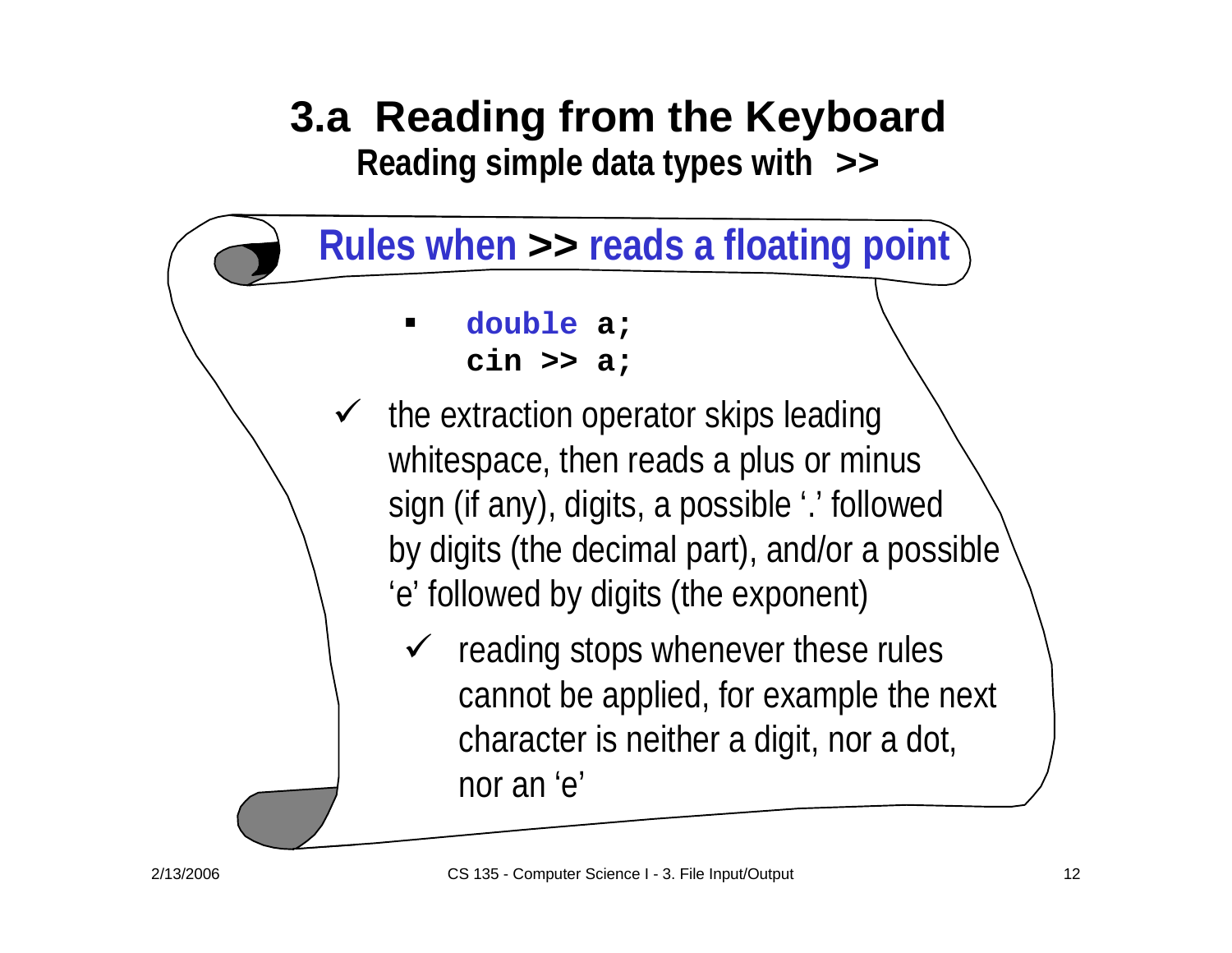¾ **To apply these rules, >> makes use of a "pointer"**



- $\checkmark$  I want an int: I accept **-**- and I need a digit now
- $\checkmark$  I accept  $\checkmark$   $\to$  so far I have  $\checkmark$ -7
- $\checkmark$  I accept  $2 \to \text{so far I have } -72$
- **2 .**  $\blacksquare$  **1** I **refuse .**  $\rightarrow$  the final int value is **-72** but since I now want a floating point, I have **0.** so far
	- 9 I accept **<sup>6</sup>** → so far I have **0.6** for my float
	- 9 I accept **<sup>e</sup>** → I have **0.6e**... now I need a digit
	- $\checkmark$  I refuse  $\mathbf{w} \to \checkmark$  this creates an error: the float value cannot be read and I drop the rest of the line

**What the pointer discovers What the >> operator "thinks"**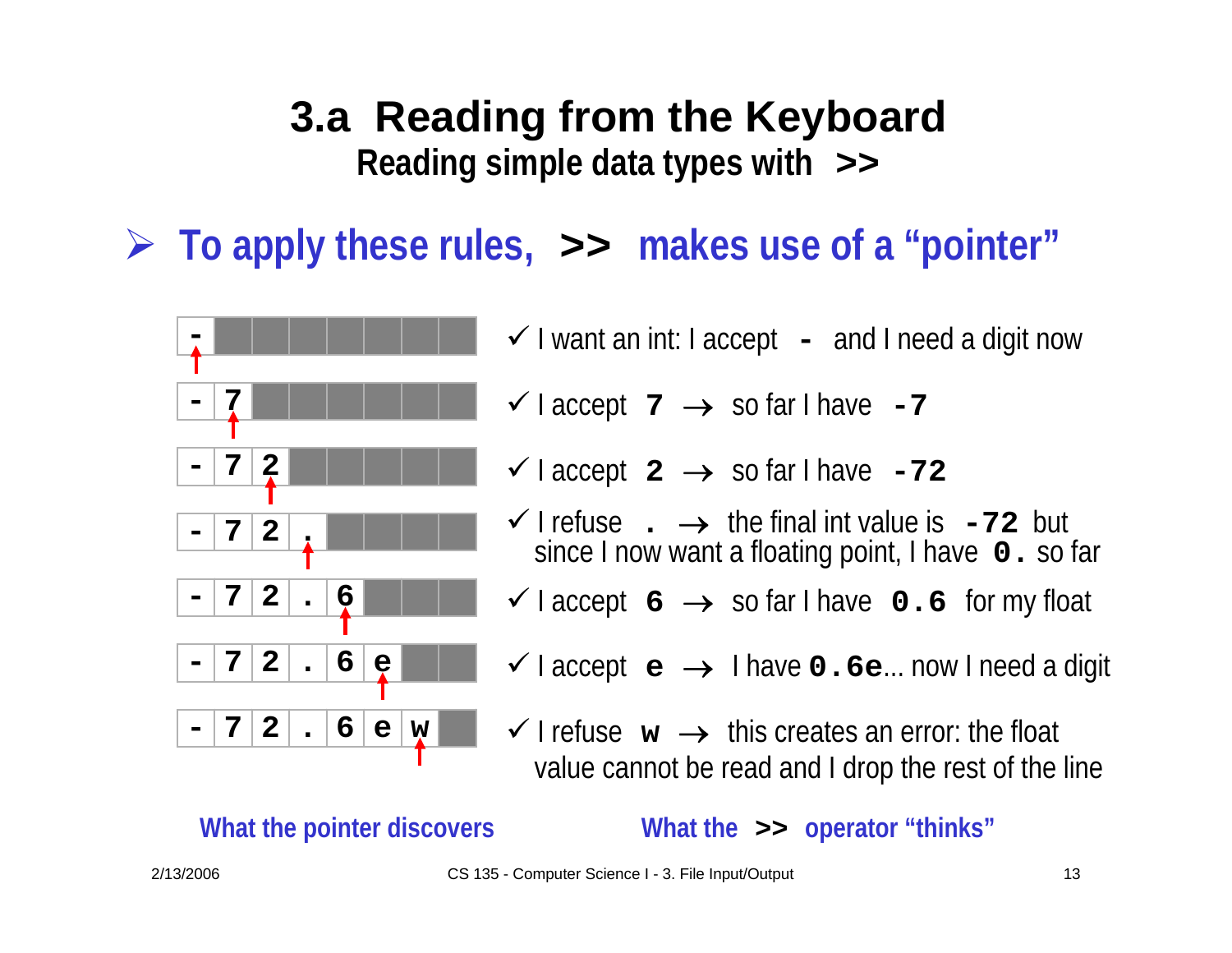### **3.a Reading from the Keyboard Reading strings with >>**

# ¾ **What is a string?**

 $\checkmark$  a string is a sequence of zero or more characters, for example:

- $\blacksquare$ **"Please enter a value: "** *(22 chars)*
- $\blacksquare$ **"\$"** *(1 char)*
- $\blacksquare$ **""** *(0 char: this one is called the empty string)*
- $\checkmark$  a string variable can be declared as an array of type char and assigned a string value at the same time, as follows:
	- **char name[] = "John Doe" ;**
- $\checkmark$  unlike other variables, however, a string of unknown size *cannot* be declared and assigned separately:

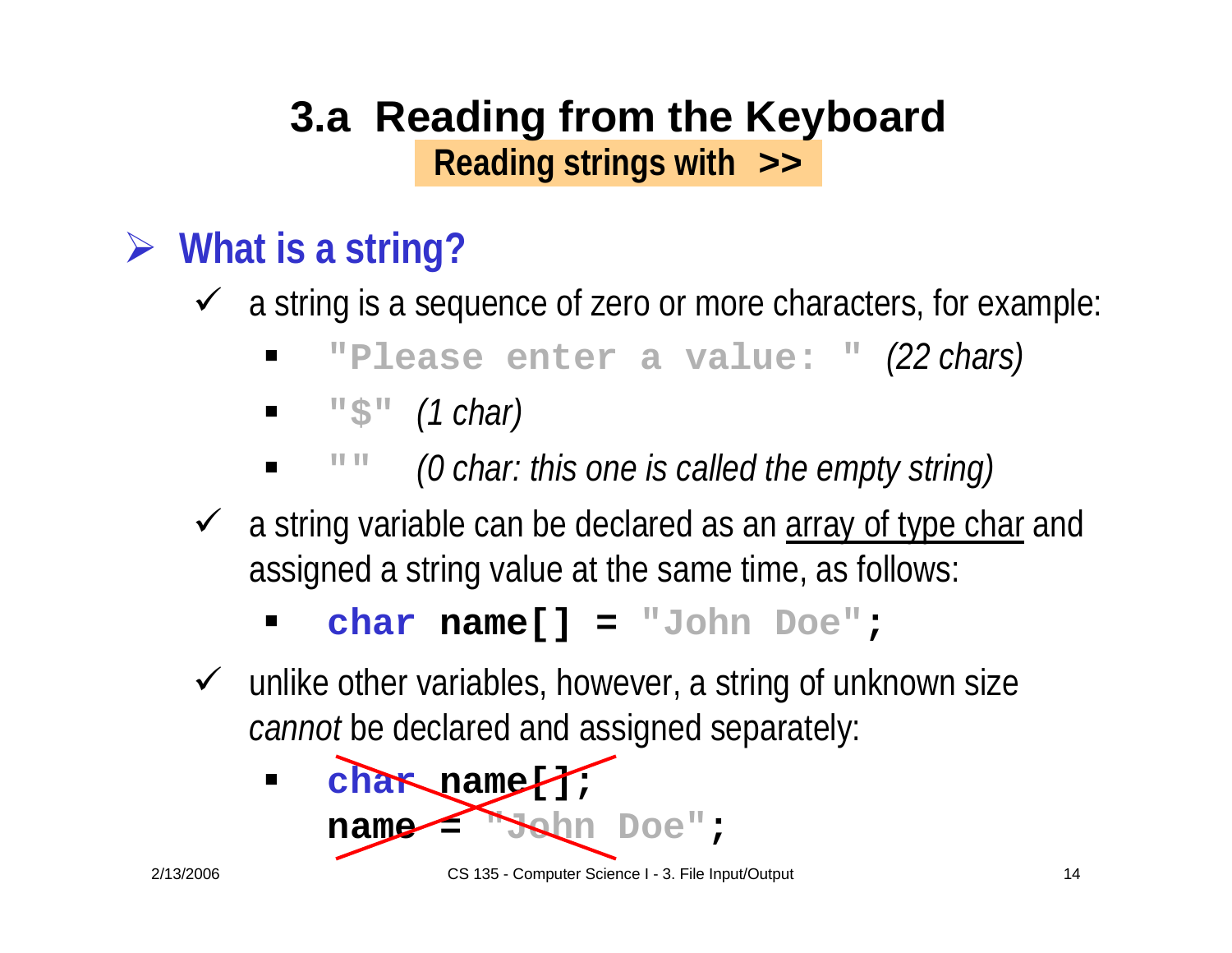### **3.a Reading from the Keyboard Reading strings with >>**

### ¾**Reading a string with >>**

 $\checkmark$  if the value of a string variable is not a hard-coded literal string, then its maximum size must also be defined as follows:

### **char name[20];**

- $\checkmark$  attention: the extraction operator reads only one word at a time; as usual, it separates entries based on whitespaces
- 9 for example, reading a full name with **>>** requires 2 strings:
	- $\blacksquare$  **char first[20], last[20]; cin >> first >> last;**

| <b>John Doe</b> |   |      | first = "John"; last = "Doe";    |
|-----------------|---|------|----------------------------------|
| 72.6            | W | John | first = $"72.6"$ ; last = $"w$ ; |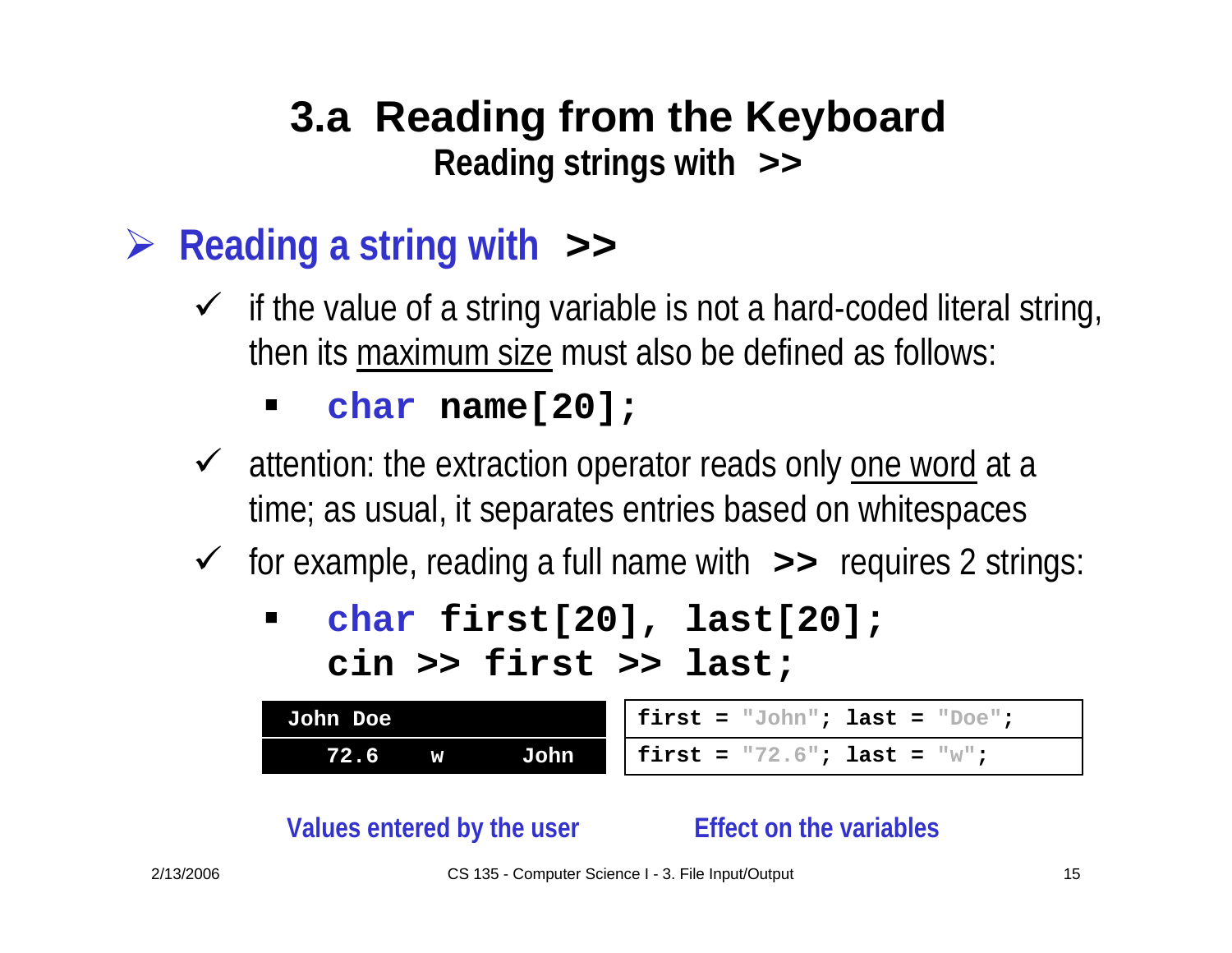### **3. File Input/Output**

### **a.Reading from the Keyboard**

- 9 **Reading simple data types with >>**
- 9 **Reading strings with >>**
- **b.Reading from an Input File**
- **c.Input & Output Streams**
- **d. Writing to an Output File**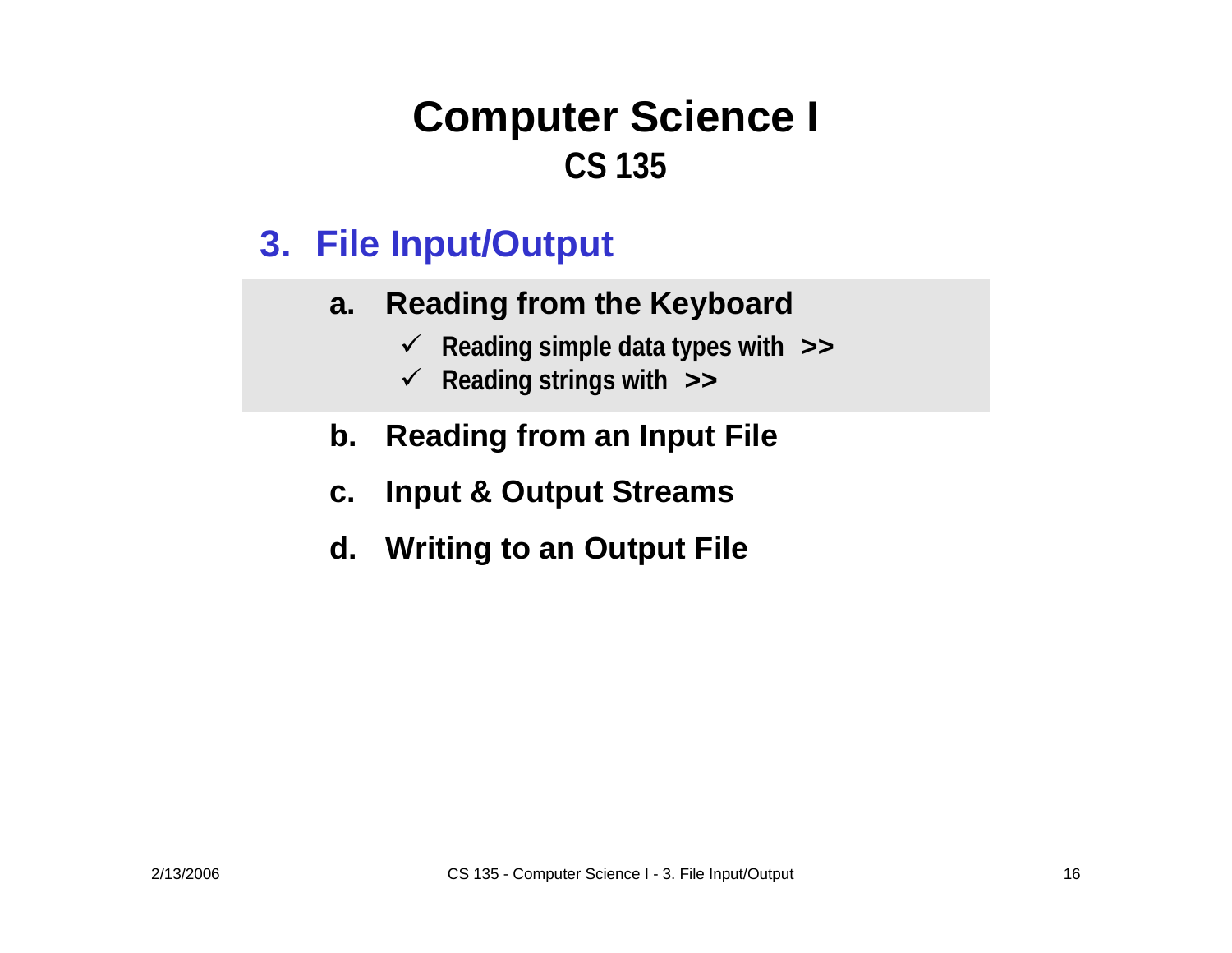- **a.Reading from the Keyboard**
- **b. Reading from an Input File**
	- 9 **Replacing cin with an input file stream**
	- 9 **Prompting the user for the filename**
- **c.Input & Output Streams**
- **d. Writing to an Output File**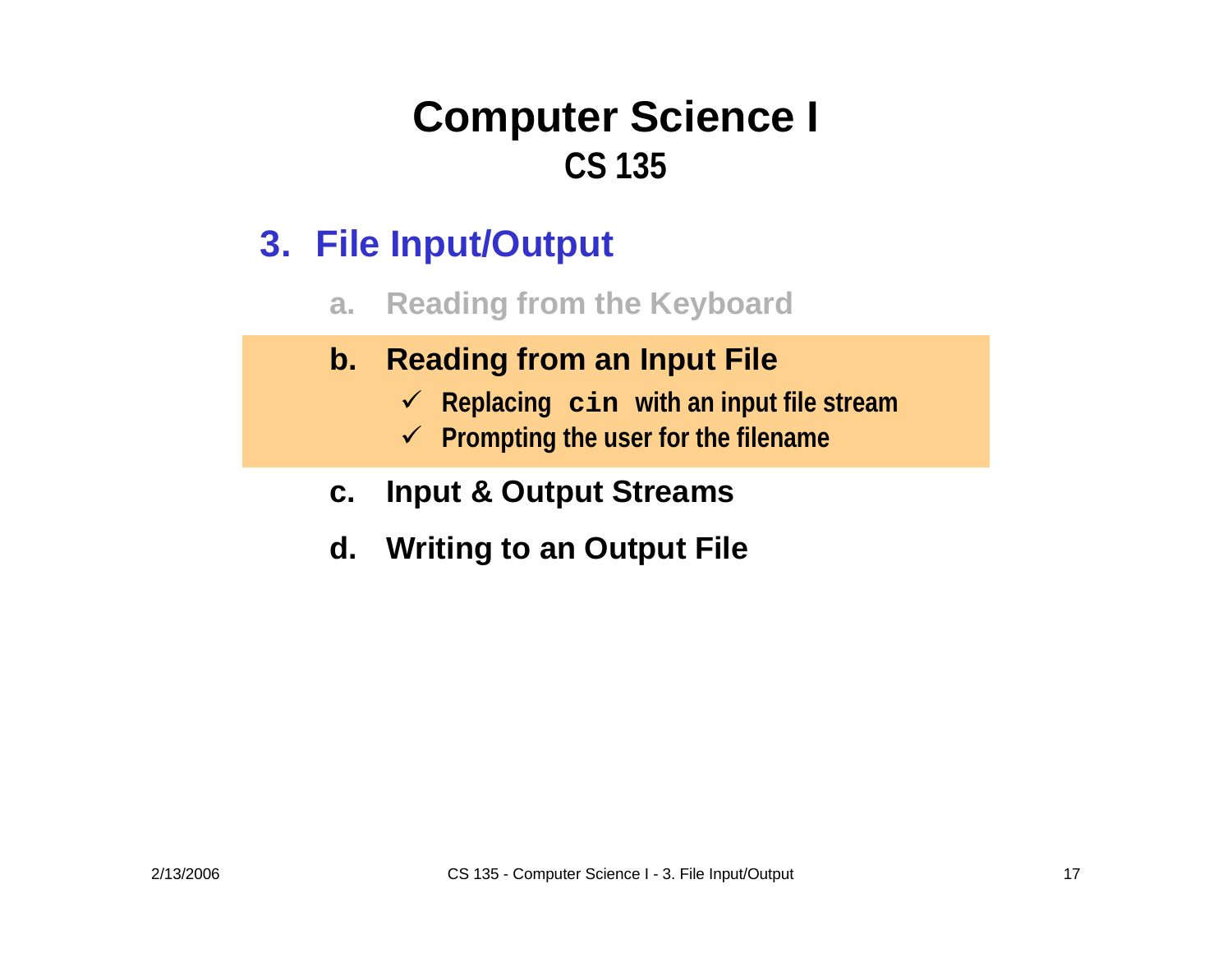- ¾ **Problem: convert pounds to kilograms**
	- $\checkmark$  write a C++ program that
		- ٠ prompts the user for a weight in pounds
		- ٠ displays the same weight in kilograms

 $\rightarrow$  then change the program to read the weight from a file instead of interactively from the keyboard **<sup>177</sup>**

**Enter weight in pounds: 177**

**The weight in kilos is: 80.29**



### **The weight in kilos is: 80.29**

**The weight-converter program reading from a file and writing to the screen**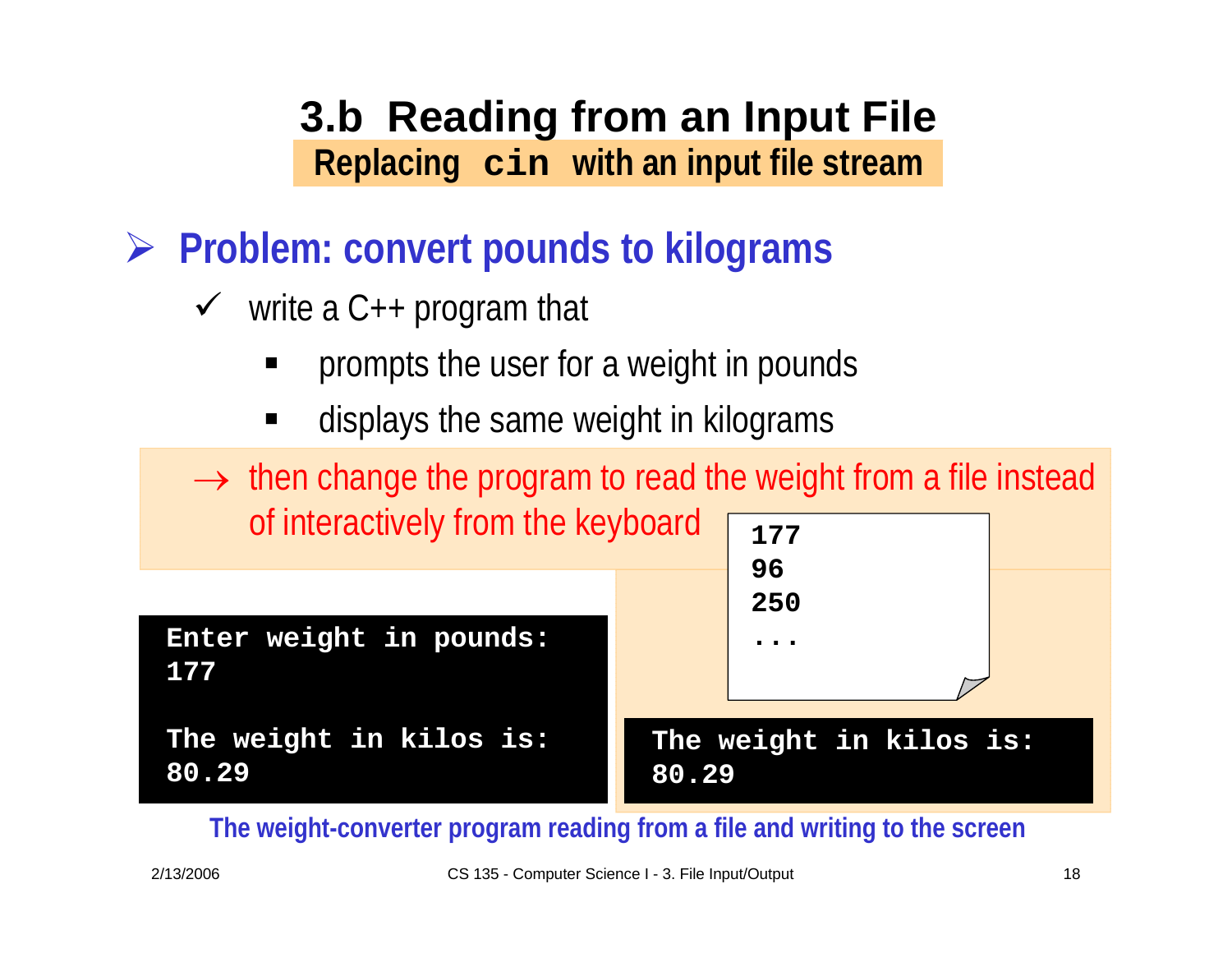**{**

```
void main()
{
  // declare variables
  double pounds, kilos;
  // prompt user for weight in lbs
  cout << "Enter weight in pounds: ";
  cin >> pounds;
  // calculate weight in kilograms
 kilos = pounds / 2.2046;
  // display result
  cout << "The weight in kilos is: ";
  cout << kilos << endl;
}
```

```
void main()
```

```
// declare variables
double pounds, kilos;
ifstream myfile;
```

```
// open input file and read weight
myfile.open("lbs.txt");
cout << "Enter weight in pounds ";
myfile >> pounds;
```

```
// calculate weight in kilograms
kilos = pounds / 2.2046;
```

```
// display result
cout << "The weight in kilos is ";
cout << kilos << endl;
```
### **Changing an interactive prompt into reading from a file**

**}**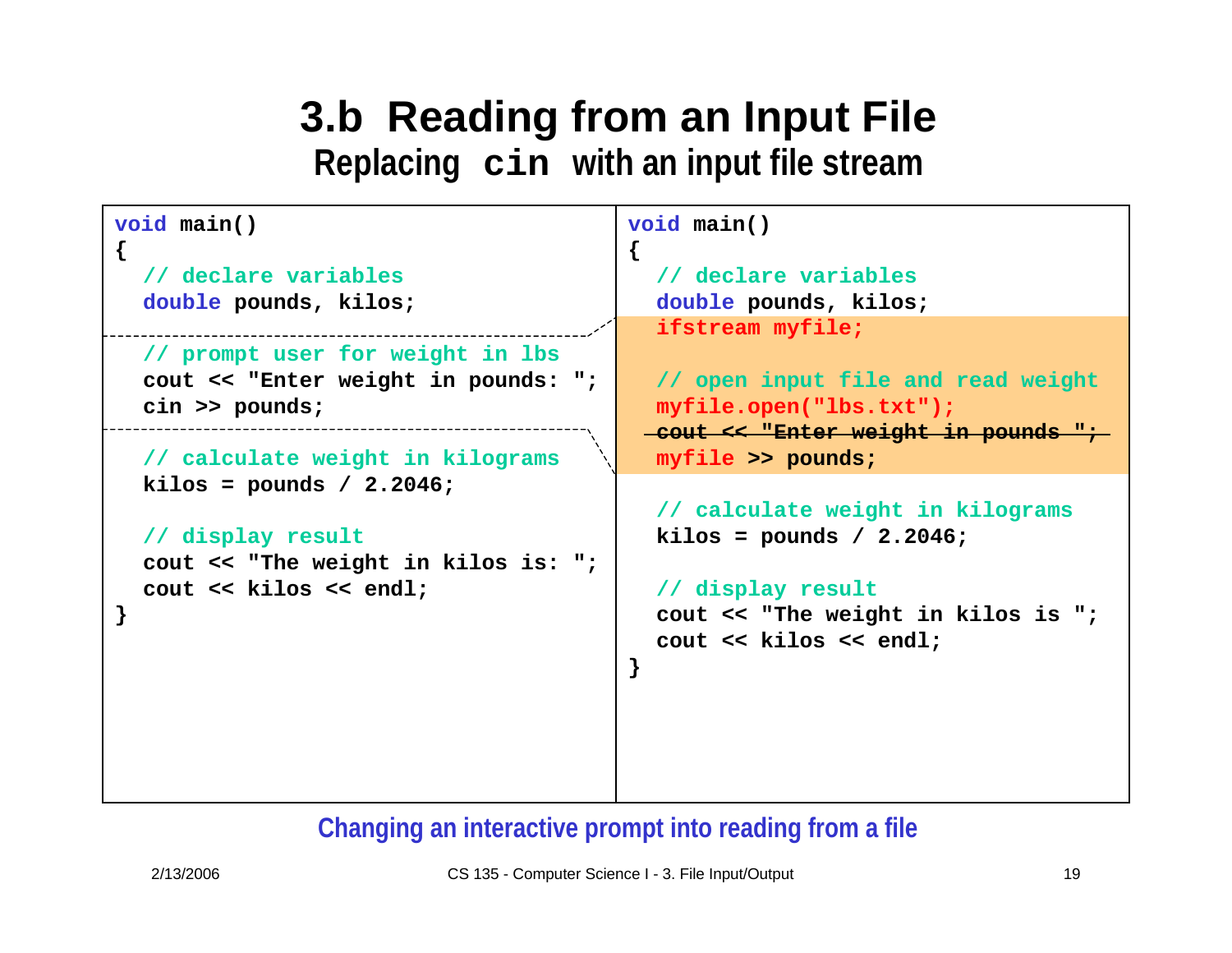- ¾ **How to read from a file**
	- **1. declare** an input file variable as a mandatory **ifstream** type
		- **ifstream myfile;** *(the variable is what you want)*
	- **2. open** the file by calling the **open** function and passing the filename as a string in argument (no spaces or symbols!)
		- ٠ **myfile.open("stuff.txt");**
	- **3. read** the file: you can now use the file variable exactly like **cin** with the extraction operator **>>** 
		- **myfile >> x >> name >> a;**
	- **4. close** the file when you are finished reading (no arguments)
		- **myfile.close()**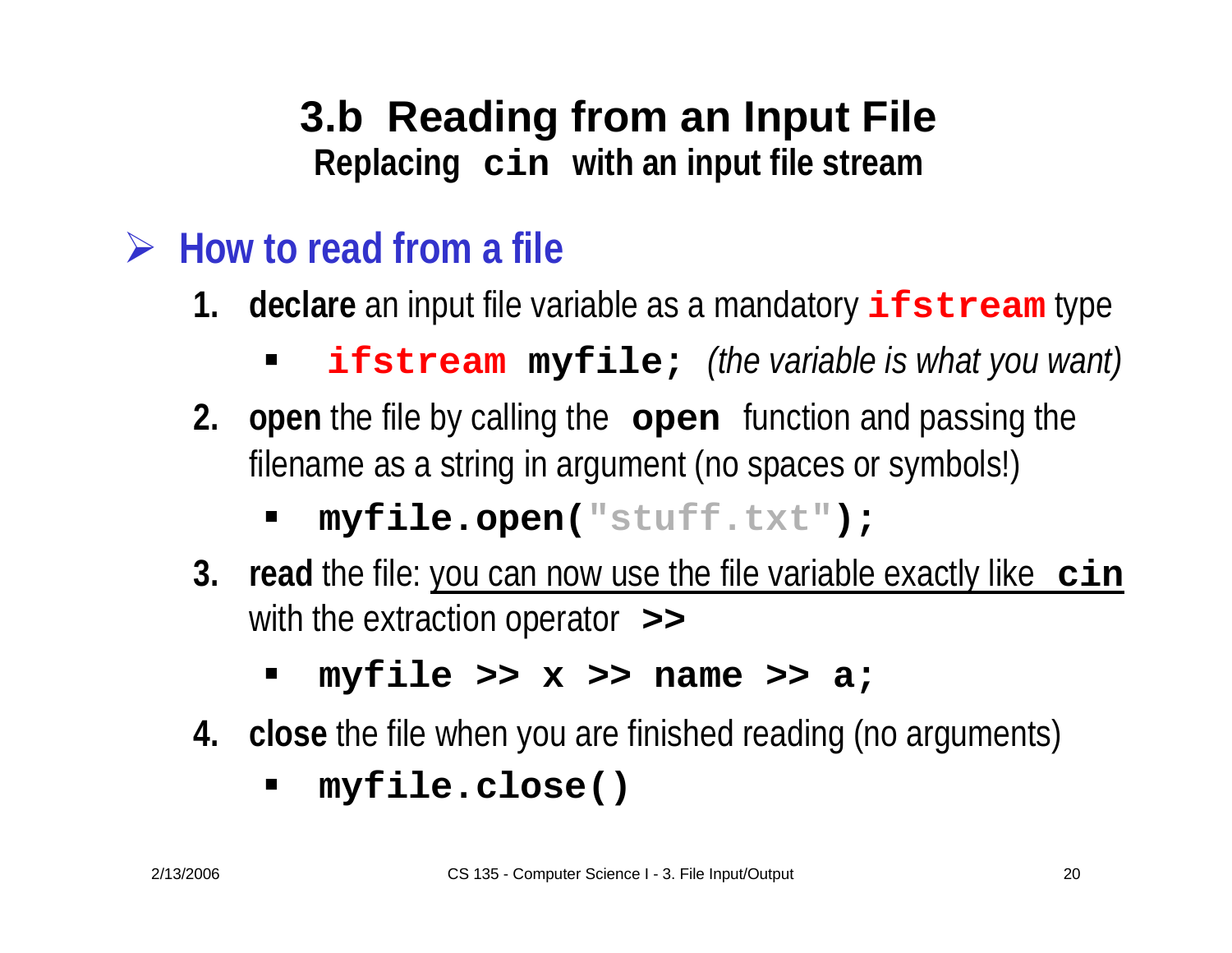- ¾ **How to read from a file — two more things**
	- **0. include** the following mandatory library at the top of your program if you are going to read from, or write to files
		- $\blacksquare$ **#include <fstream> ;**
	- **2.5 check** that the system was able to open the file you wanted (optional)
		- $\blacksquare$ **if (myfile.fail())**

**cout << "Could not open file!" ;**

- $\sqrt{ }$  note that opening a file can fail for different reasons:
	- ٠ the filename does not exist
	- $\blacksquare$ the filename exists but the file is protected from reading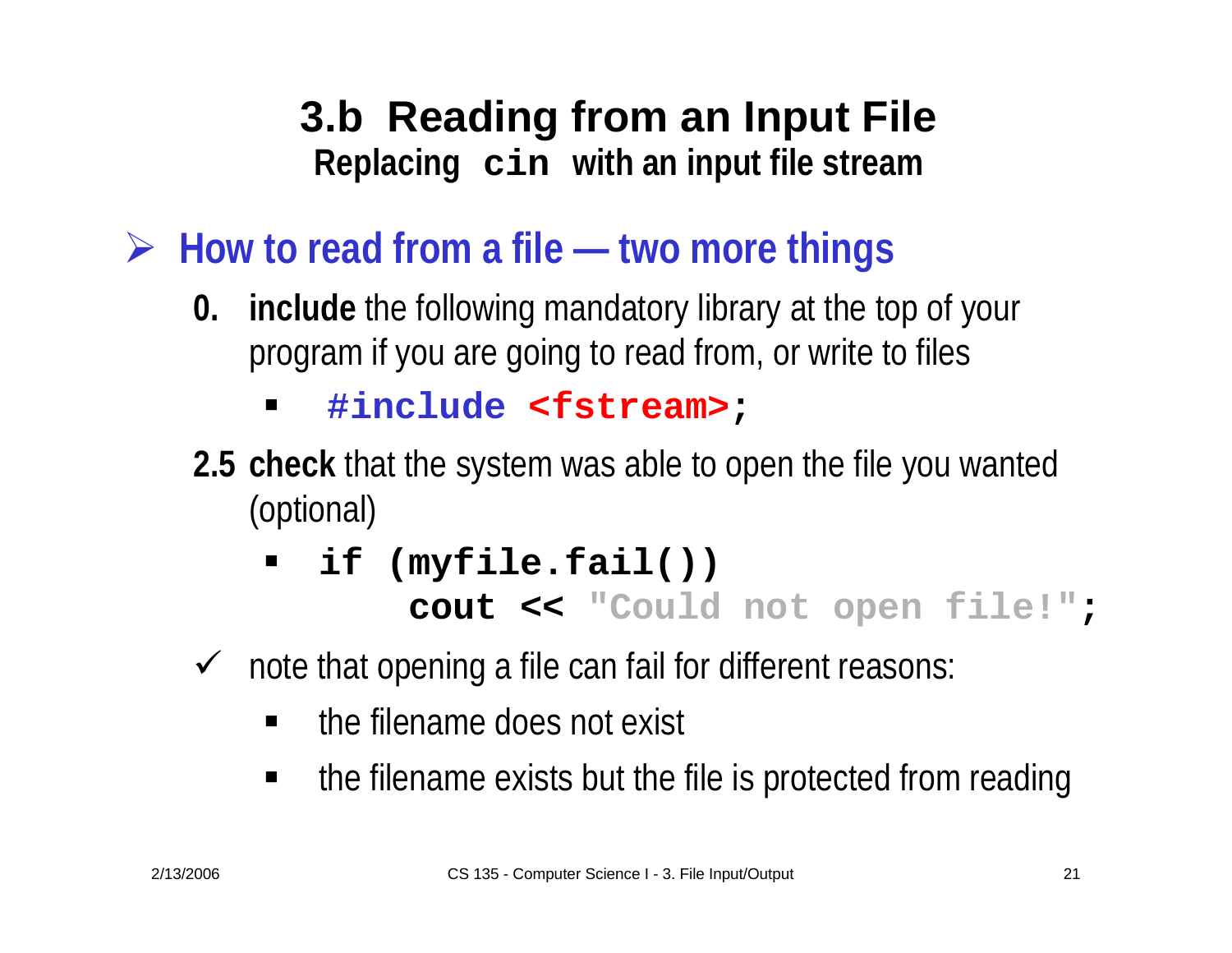```
void main()
{
  // declare variables
  double pounds, kilos;
  ifstream myfile;
  // open input file and read weight
 myfile.open("lbs.txt");
 myfile >> pounds;
  // calculate weight in kilograms
 kilos = pounds / 2.2046;
  // display result
  cout << "The weight in kilos is ";
  cout << kilos << endl;
}
                                        #include <iostream>
                                        #include <fstream>
                                        using namespace std;
                                         void main()
                                        {
                                           // declare variables
                                           double pounds, kilos;
                                           ifstream myfile;
                                           // open input file and read weight
                                           myfile.open("lbs.txt");
                                           if (myfile.fail())
                                               cout << "Could not open file!";
                                           myfile >> pounds;
                                           myfile.close();
                                           // calculate weight in kilograms
                                           kilos = pounds / 2.2046;
                                           // display result
                                           ...
```
### **Complete code for reading from a file**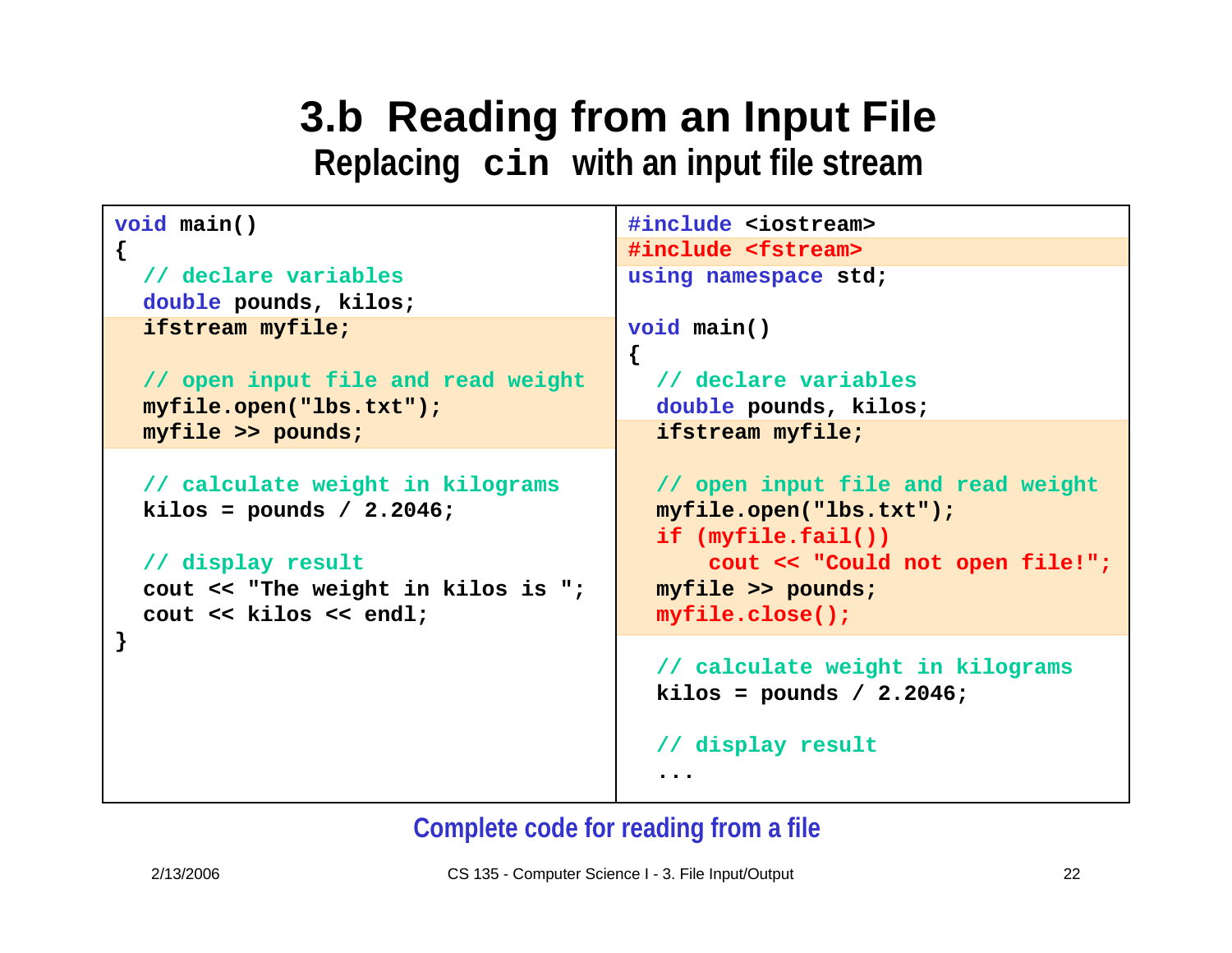# **3.b Reading from an Input File**

**Prompting the user for the filename**

**{**

```
void main()
```
**{**

**}**

**// declare variables double pounds, kilos; ifstream myfile;**

```
// open input file and read weight
myfile.open("lbs.txt");
myfile >> pounds;
```

```
// calculate weight in kilograms
kilos = pounds / 2.2046;
```

```
// display result
cout << "The weight in kilos is ";
cout << kilos << endl;
```

```
void main()
```

```
// declare variables
double pounds, kilos;
ifstream myfile;
char myfilename[] = "lbs.txt";
```

```
// open input file and read weight
myfile.open(myfilename);
myfile >> pounds;
```

```
// calculate weight in kilograms
kilos = pounds / 2.2046;
```

```
// display result
cout << "The weight in kilos is ";
cout << kilos << endl;
```
### **Putting the filename into a string variable**

**}**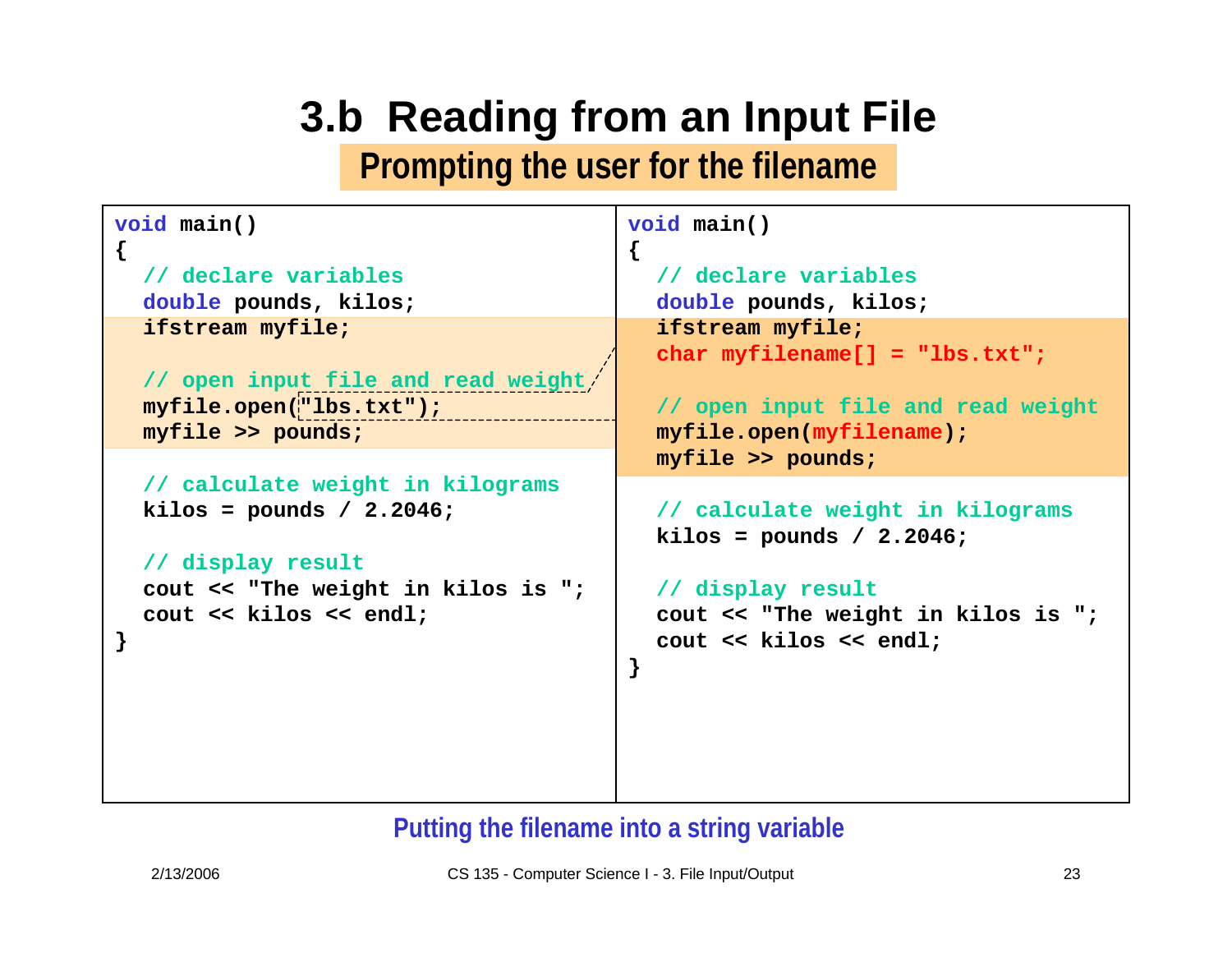# **3.b Reading from an Input File**

**Prompting the user for the filename**

**{**

```
void main()
```
**{**

**}**

**// declare variables double pounds, kilos; ifstream myfile; char myfilename[] = "lbs.txt";**

**// open input file and read weight myfile.open(myfilename); myfile >> pounds;**

**// calculate weight in kilograms kilos = pounds / 2.2046;**

**// display result cout << "The weight in kilos is "; cout << kilos << endl;**

```
void main()
```
**// declare variables double pounds, kilos; ifstream myfile; char myfilename[32];**

**// prompt user for input filename cout << "Enter input filename "; cin >> myfilename;**

**// open input file and read weight myfile.open(myfilename); myfile >> pounds;**

```
// calculate weight in kilograms
kilos = pounds / 2.2046;
```
**// display result cout << "The weight in kilos is "; cout << kilos << endl;**

**Asking the user to enter the filename**

**}**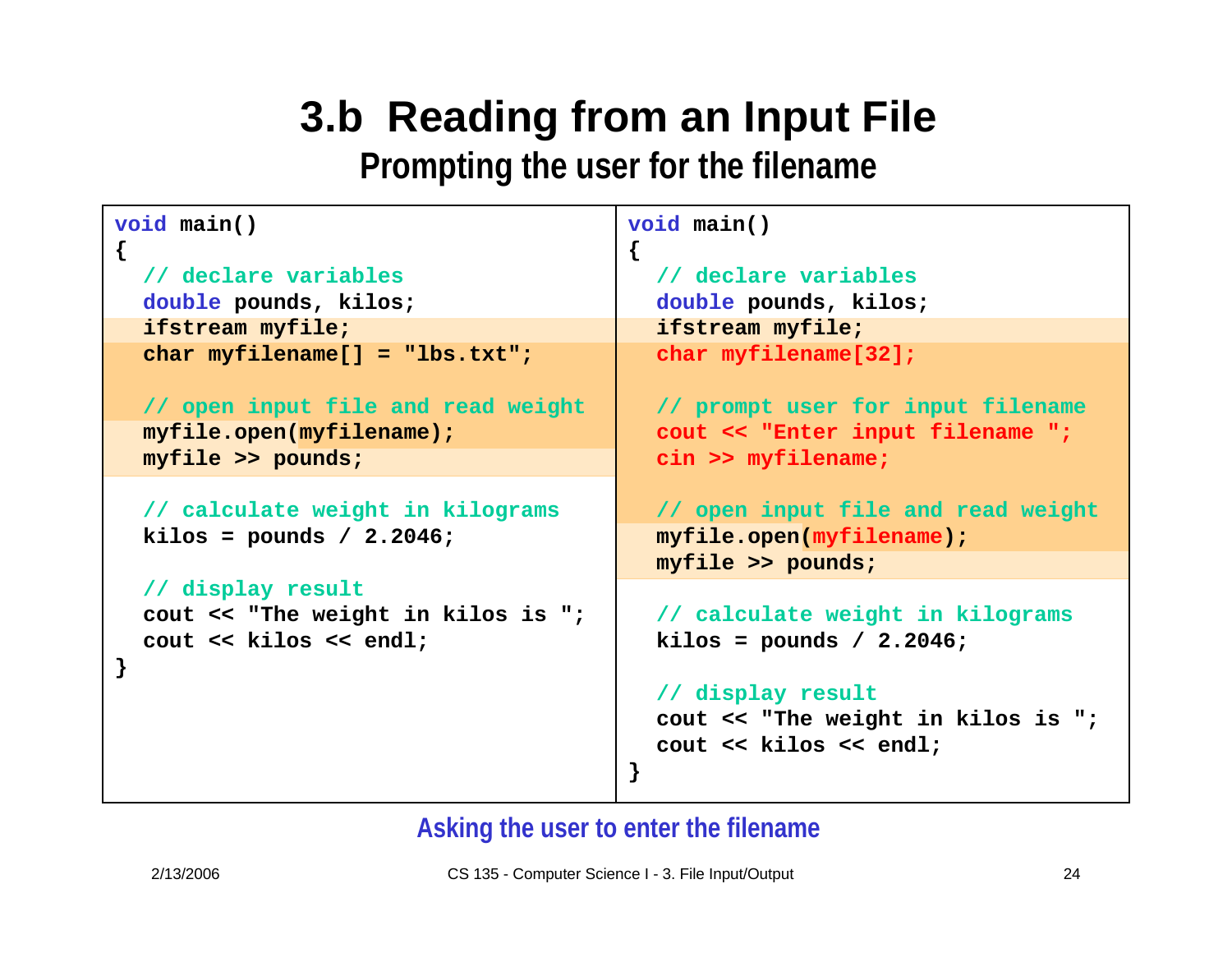# **3.b Reading from an Input File Prompting the user for the filename**

¾ **How to read from any file by asking for a filename**

- **1. declare** a file and a name variable (set a maximum length)
	- $\blacksquare$  **ifstream somefile; char filename[32];**
- **2. prompt** the user for the filename
	- ٠ **cout << "Enter input filename " ; cin >> filename;**
- **3. open** the corresponding file by calling the **open** function and passing the filename variable in argument
	- **somefile.open(filename);**
- **4. check**, **read** and **close** the file as usual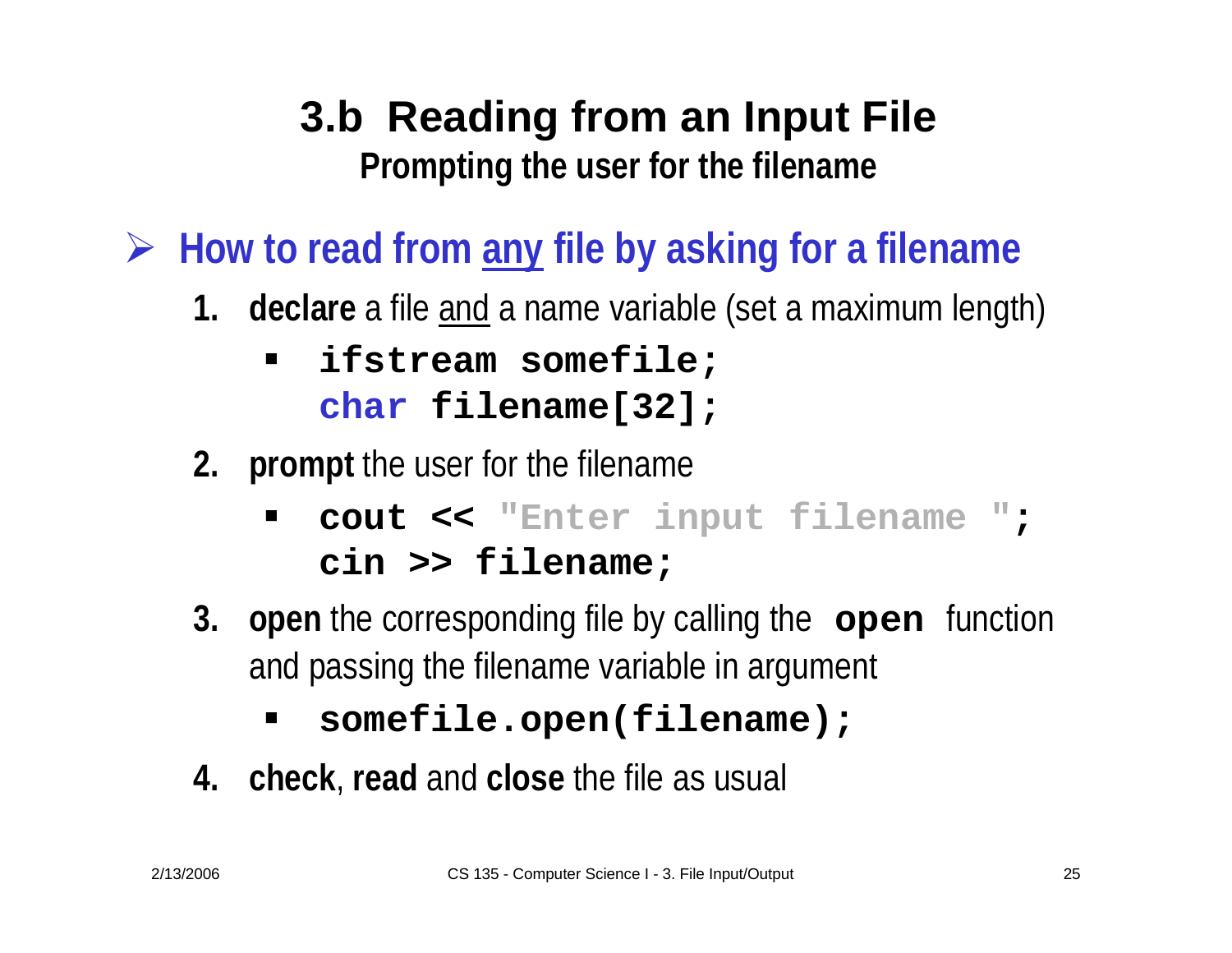- **a.Reading from the Keyboard**
- **b. Reading from an Input File**
	- 9 **Replacing cin with an input file stream**
	- 9 **Prompting the user for the filename**
- **c.Input & Output Streams**
- **d. Writing to an Output File**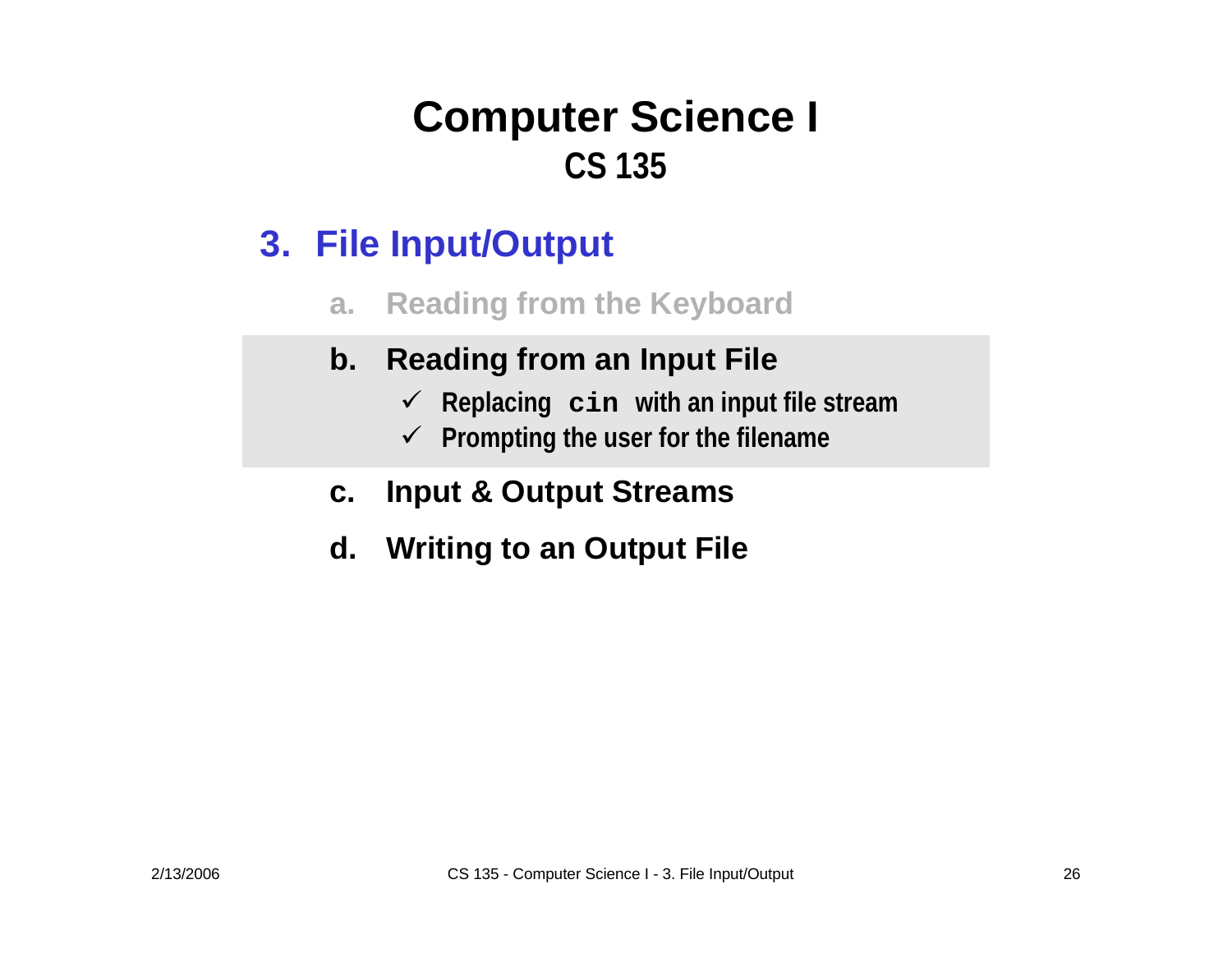### **3. File Input/Output**

- **a.Reading from the Keyboard**
- **b. Reading from an Input File**

### **c.Input & Output Streams**

- 9 **Streams are sequences of characters**
- 9 **Common streams: keyboard (cin) and screen (cout )**
- 9 **File streams: input files and output files**
- **d. Writing to an Output File**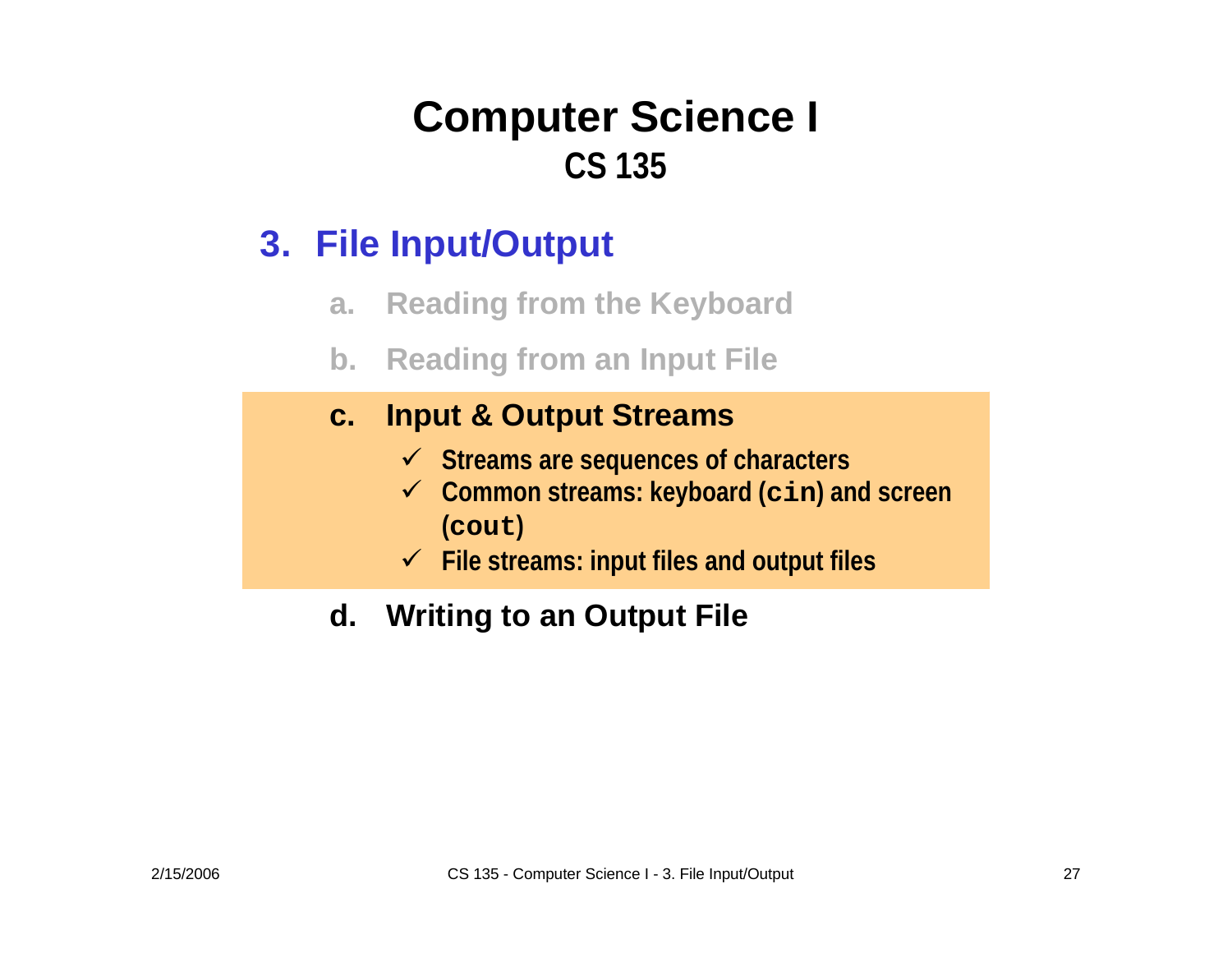# **3.c Input & Output Streams Streams are sequences of characters**

### ¾ **Streams**

- $\checkmark$  a stream is a sequence of characters from a source to a destination
	- $\blacksquare$  an input stream is a sequence of characters from an input device or a file to a program in the computer



 an output stream is a sequence of characters from a program in the computer to an output device or a file

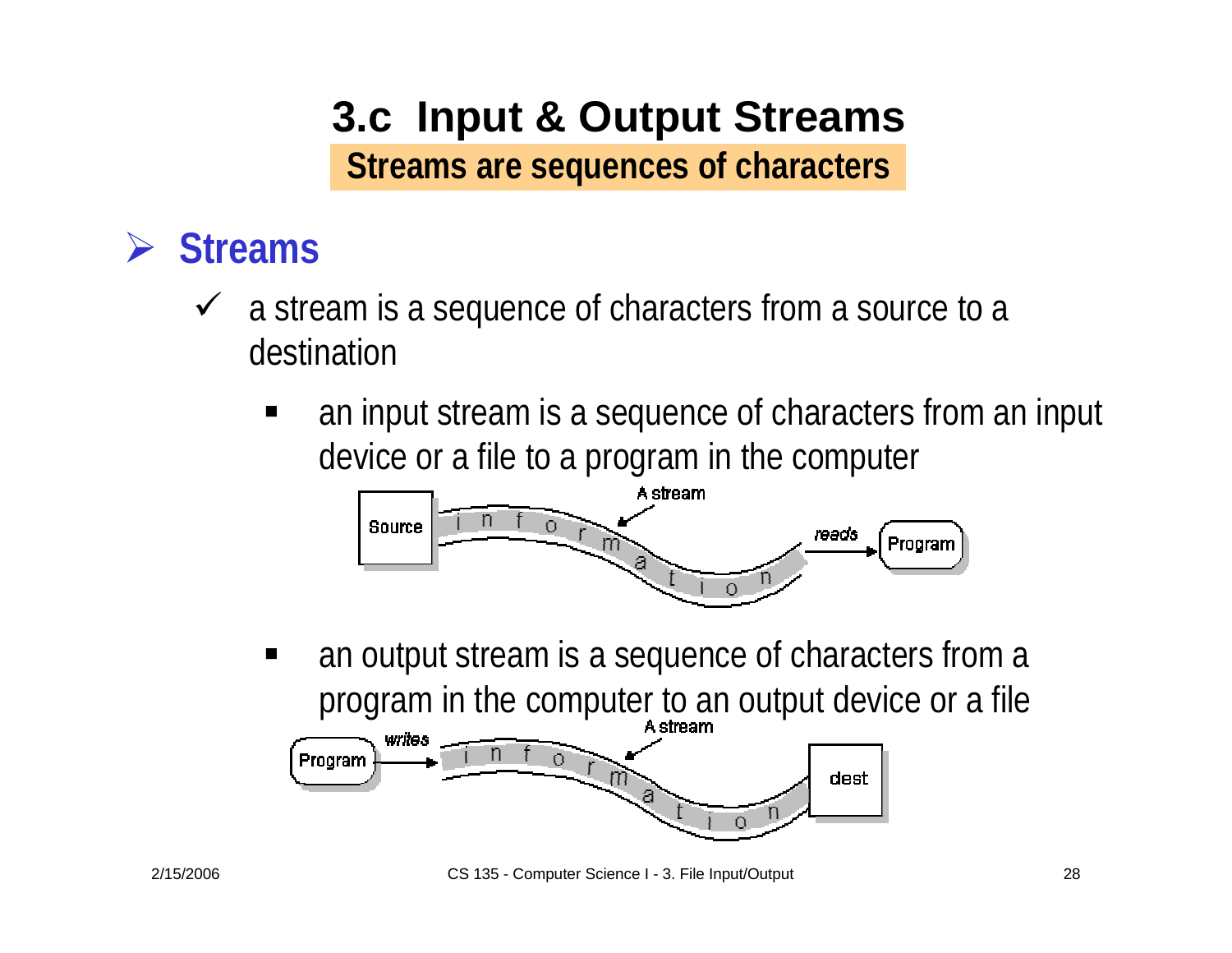# **3.c Input & Output Streams Streams are sequences of characters**

¾ **Extraction operator >> and insertion operator <<**

- $\checkmark$  these operators can be used to read from and write to streams certain combinations of characters (numbers, strings, etc.)
	- ٠ the extraction operator **>>** reads characters from an input stream and groups them into meaningful data



 conversely, the insertion operator **<<** converts data into characters and writes these characters to an output stream



2/15/2006 CS 135 - Computer Science I - 3. File Input/Output 29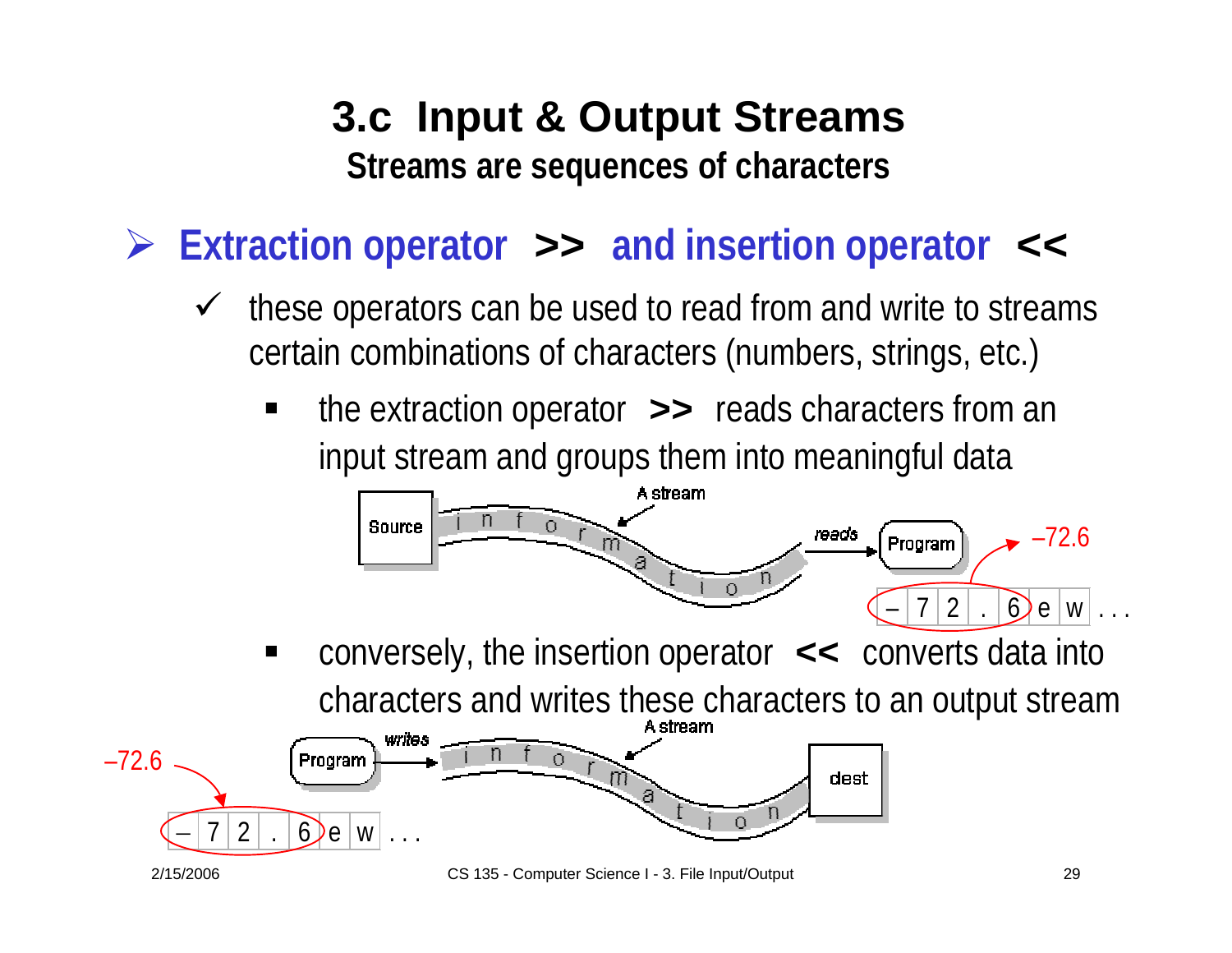### **3.c Input & Output Streams Common streams: keyboard and screen**

- ¾ **Use <iostream> to read data from the keyboard (input) and to write data to the screen (output)**
	- $\checkmark$  #include <iostream> contains the definitions of two data types:
		- $\blacksquare$ **istream** is the <u>input stream</u> data type
		- $\blacksquare$ **• ostream** is the <u>output stream</u> data type
	- 9 **#include <iostream>** also contains two predefined variables:
		- $\blacksquare$ **istream cin;** stands for "common input"
		- $\blacksquare$ **ostream cout;** stands for "common output"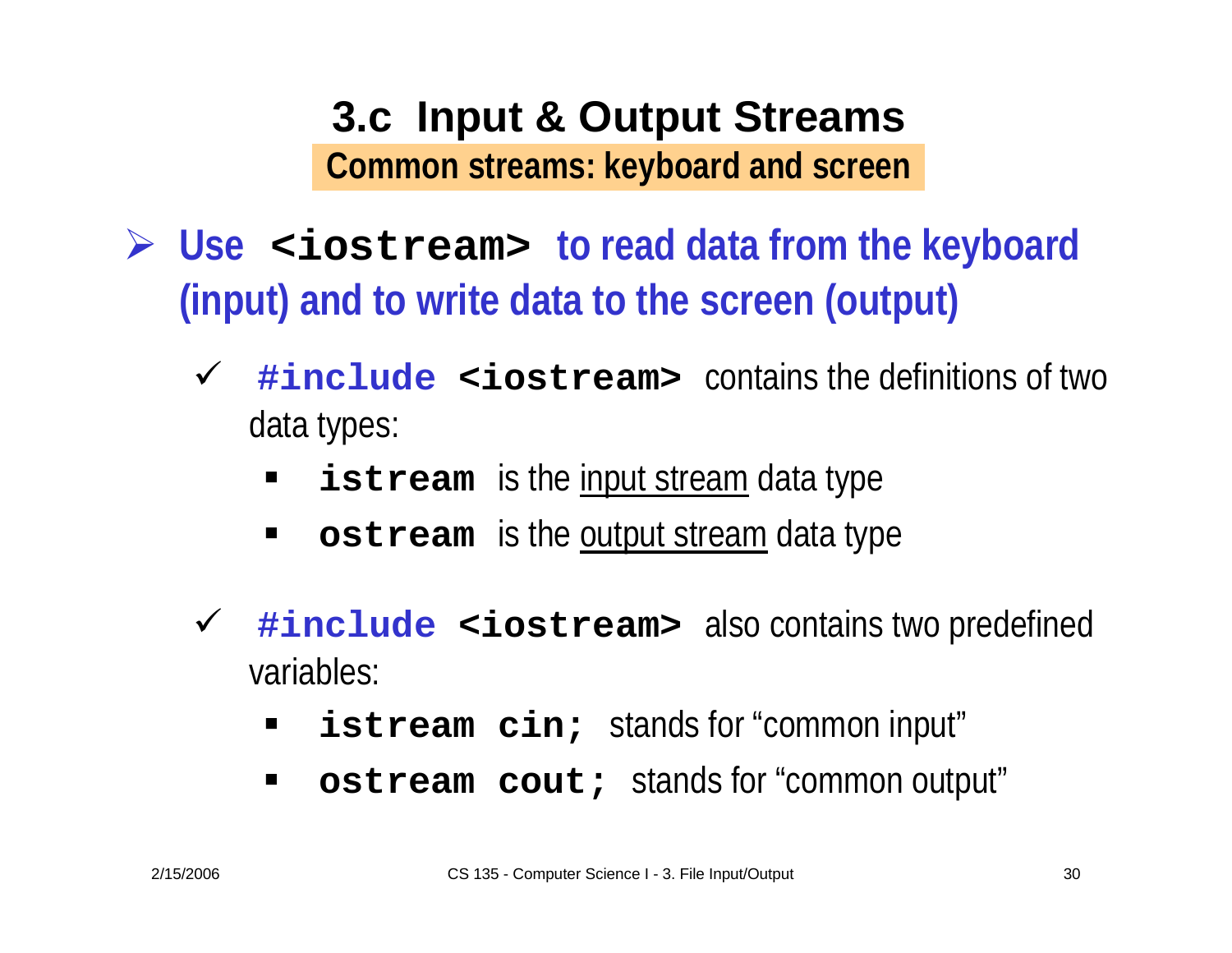# **3.c Input & Output Streams File streams: input files and output files**

### ¾ **Use <fstream> to read from and write to a file**

- 9 **#include <fstream>** contains the definitions of two data types:
	- $\blacksquare$ **ifstream** is the <u>input file stream</u> data type
	- $\blacksquare$ **Figure 1.5 The Stream** is the <u>output file stream</u> data type
- 9 **#include <fstream>** does *not* contain predefined variables; you must declare and open your own files, for ex.:
	- $\blacksquare$  **ifstream weights\_file; ofstream student\_records; weights\_file.open("weights.txt"); student\_records.open("stu\_db.xml");**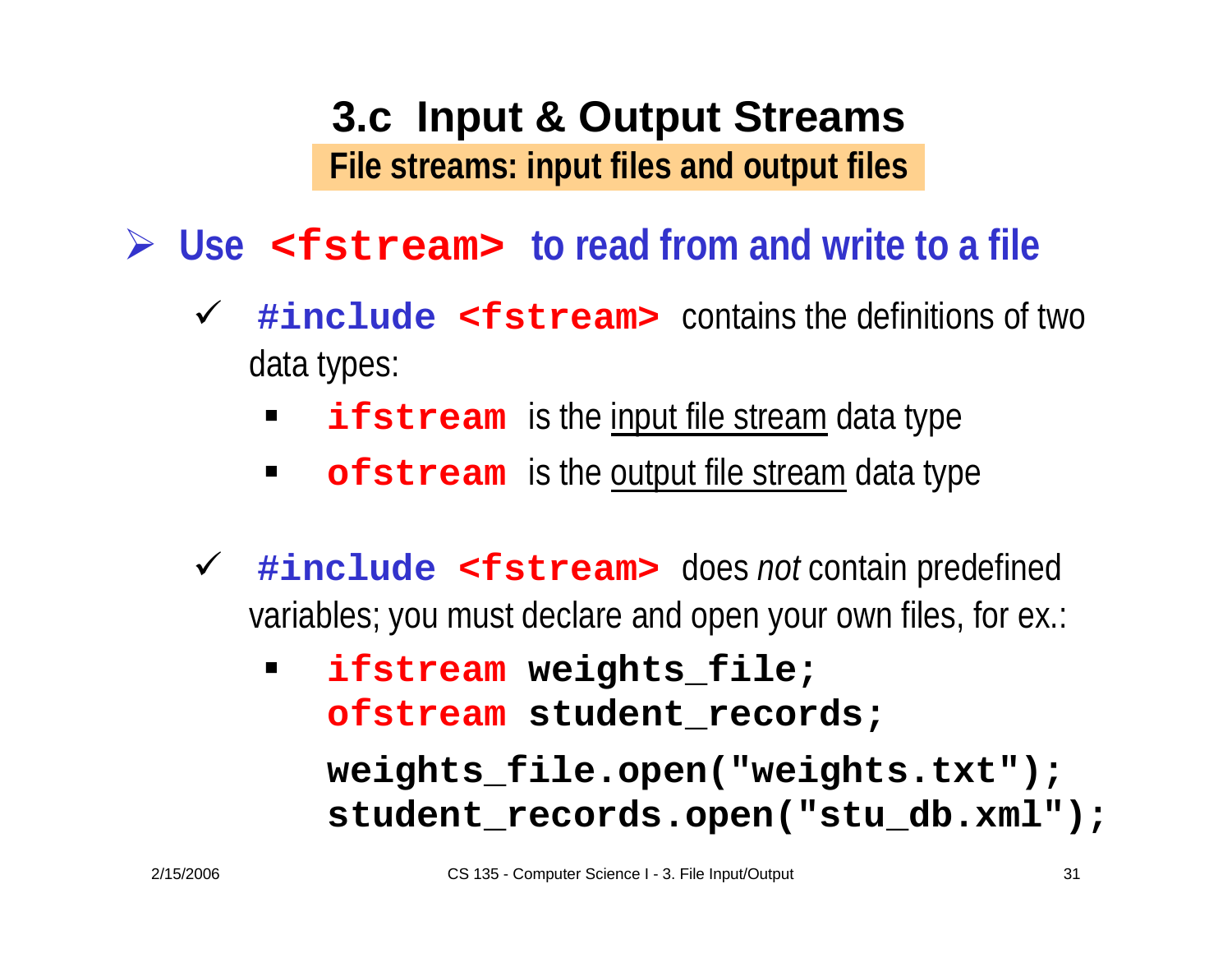### **3. File Input/Output**

- **a.Reading from the Keyboard**
- **b. Reading from an Input File**

### **c.Input & Output Streams**

- 9 **Streams are sequences of characters**
- 9 **Common streams: keyboard (cin) and screen (cout )**
- 9 **File streams: input files and output files**

### **d. Writing to an Output File**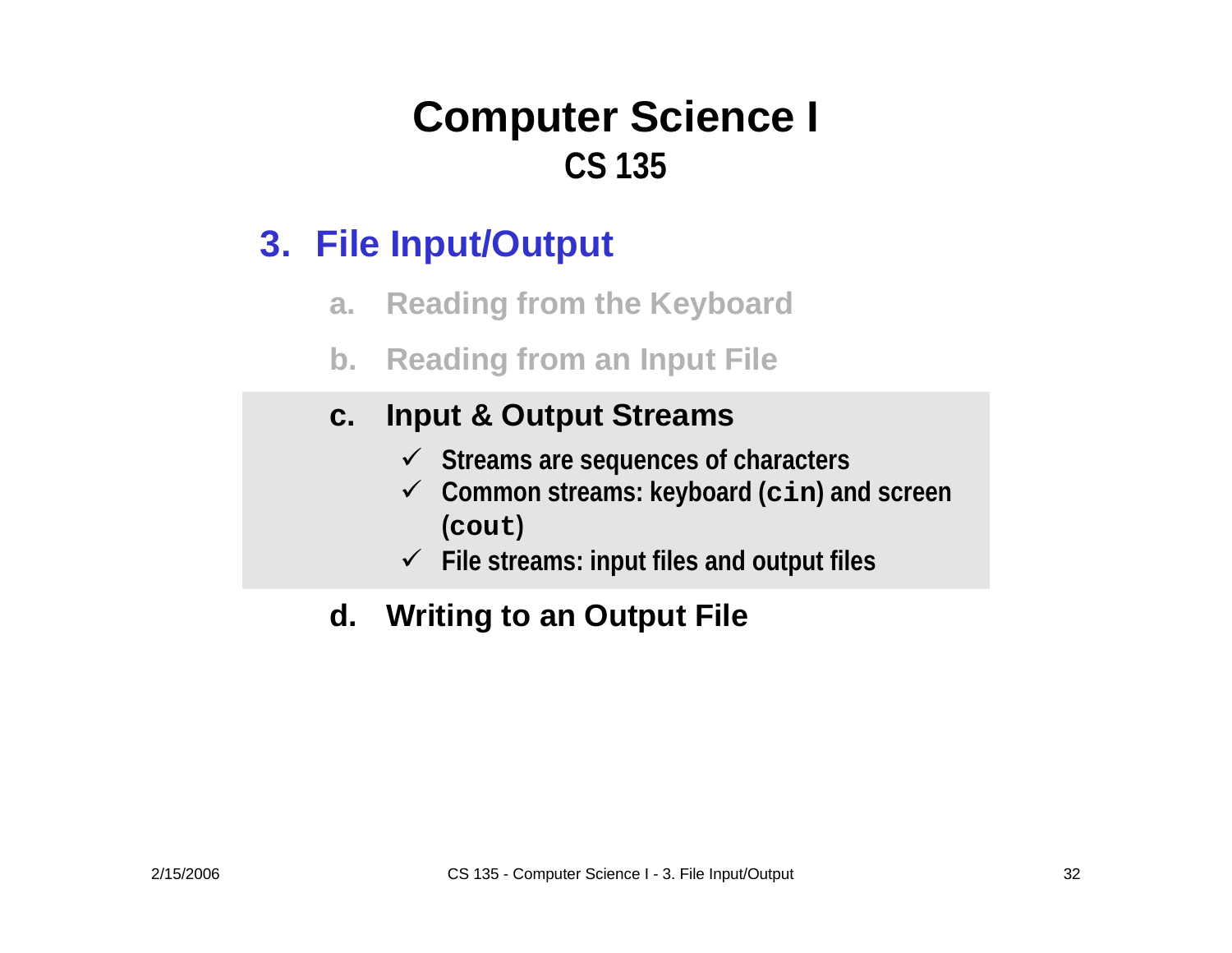### **3. File Input/Output**

- **a.Reading from the Keyboard**
- **b. Reading from an Input File**
- **c.Input & Output Streams**

### **d. Writing to an Output File**

- 9 **Replacing cout with an output file stream**
- 9 **All in one: reading from a file and writing to another file**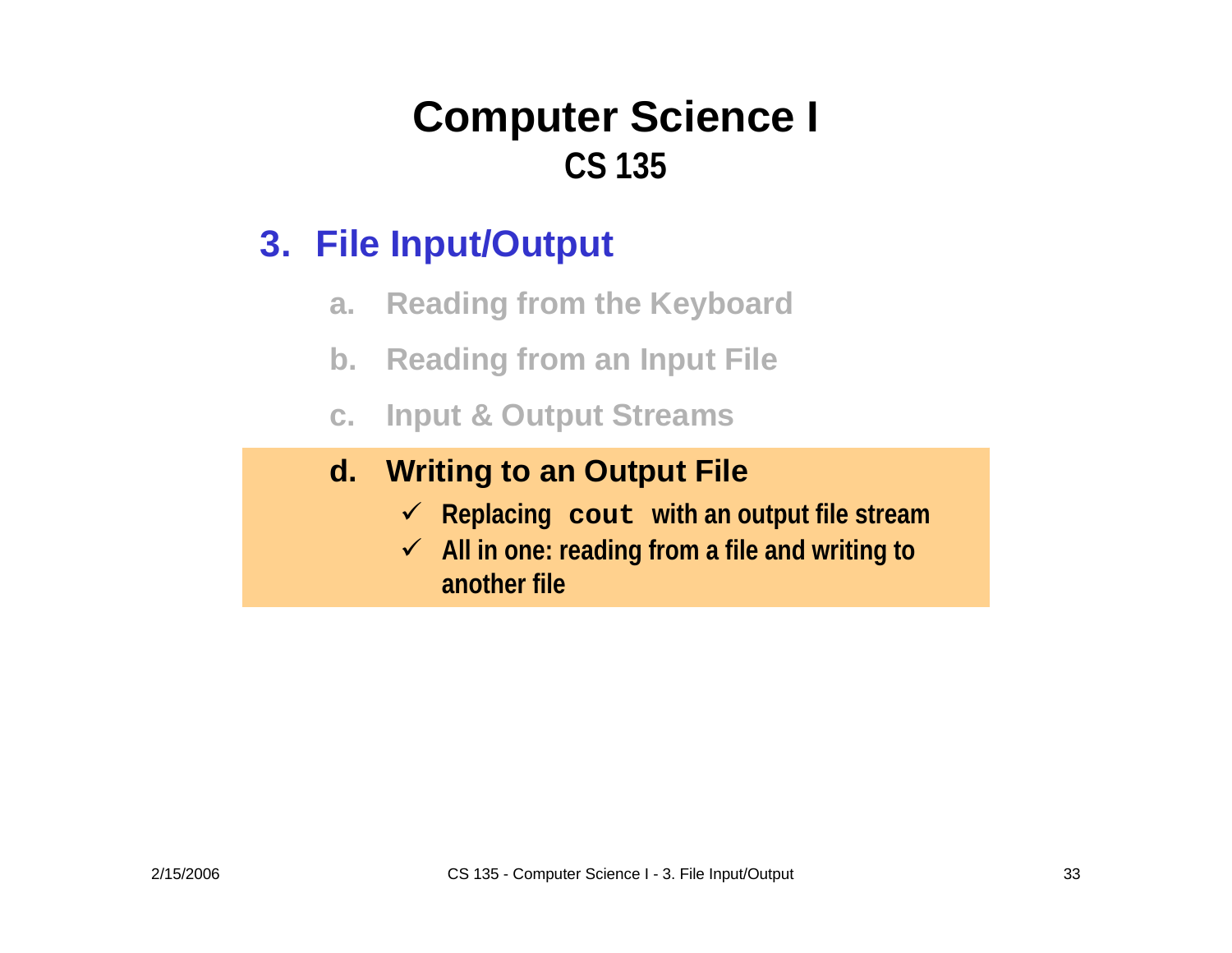- ¾ **Problem: convert pounds to kilograms**
	- $\checkmark$  write a C++ program that
		- ٠ prompts the user for a weight in pounds
		- ٠ displays the same weight in kilograms
	- $\rightarrow$  then change the program to write the weight to a file instead of interactively to the screen

| Enter weight in pounds:          | Enter weight in pounds:                               |
|----------------------------------|-------------------------------------------------------|
| 177                              | 177                                                   |
| The weight in kilos is:<br>80.29 | 80.29<br>43.55<br>$\bullet\quad \bullet\quad \bullet$ |

**The weight-converter program reading from the keyboard and writing to a file**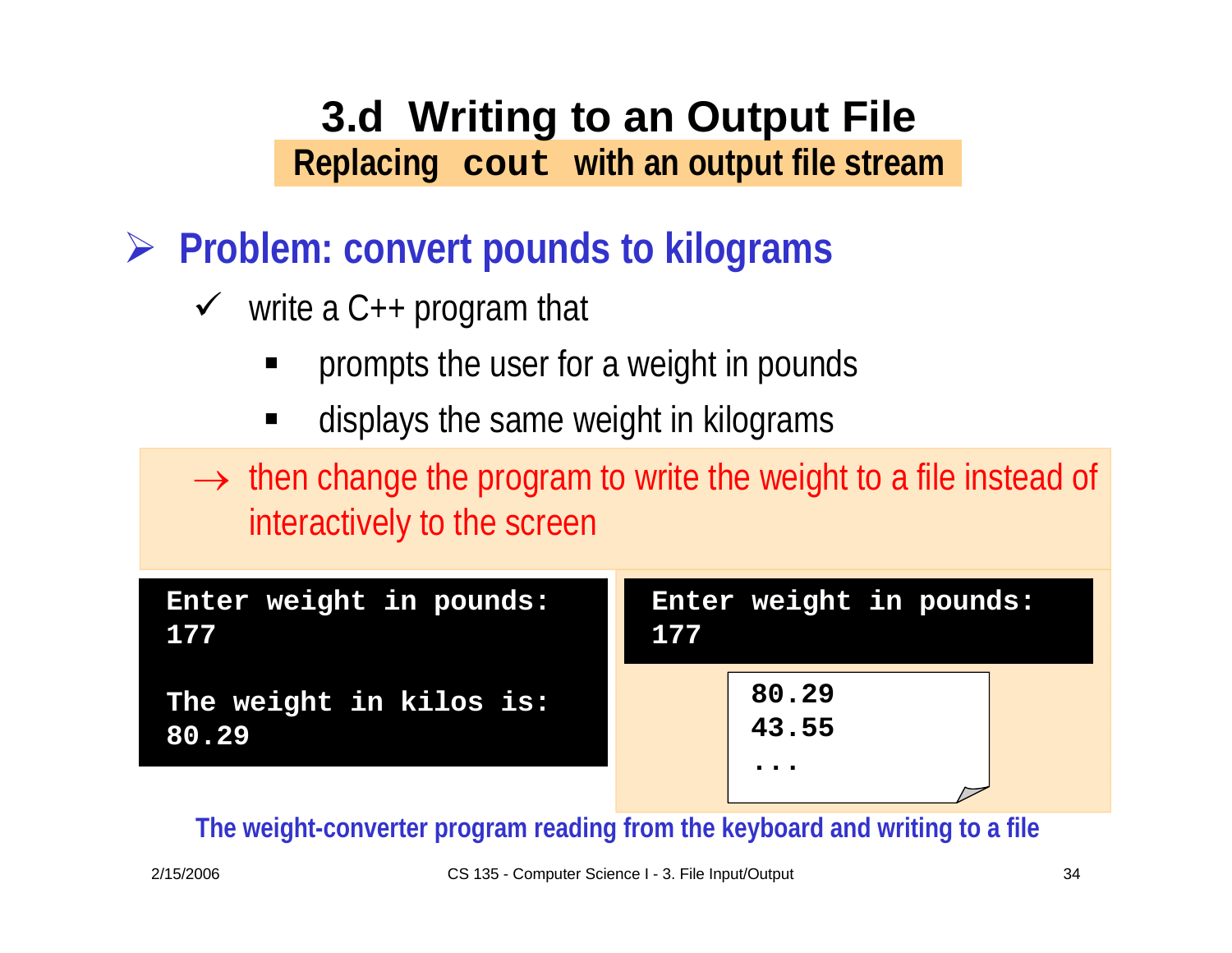```
void main()
{
  // declare variables
  double pounds, kilos;
  // prompt user for weight in lbs
  cout << "Enter weight in pounds: ";
  cin >> pounds;
  // calculate weight in kilograms
 kilos = pounds / 2.2046;
 // display result
  cout << "The weight in kilos is: ";
  cout << kilos << endl;
}
                                         void main()
                                         {
                                           anyNameUWant << kilos << endl;
                                         }
```

```
// declare variables
double pounds, kilos;
ofstream anyNameUWant;
```

```
// prompt user for weight in lbs
cout << "Enter weight in pounds: ";
cin >> pounds;
```

```
// calculate weight in kilograms
kilos = pounds / 2.2046;
```
**// open input file and write weight anyNameUWant.open("kilos.txt"); anyNameUWant << "The weight in kilos is: ";**

### **Changing an interactive display into writing to a file (compare with 3.b)**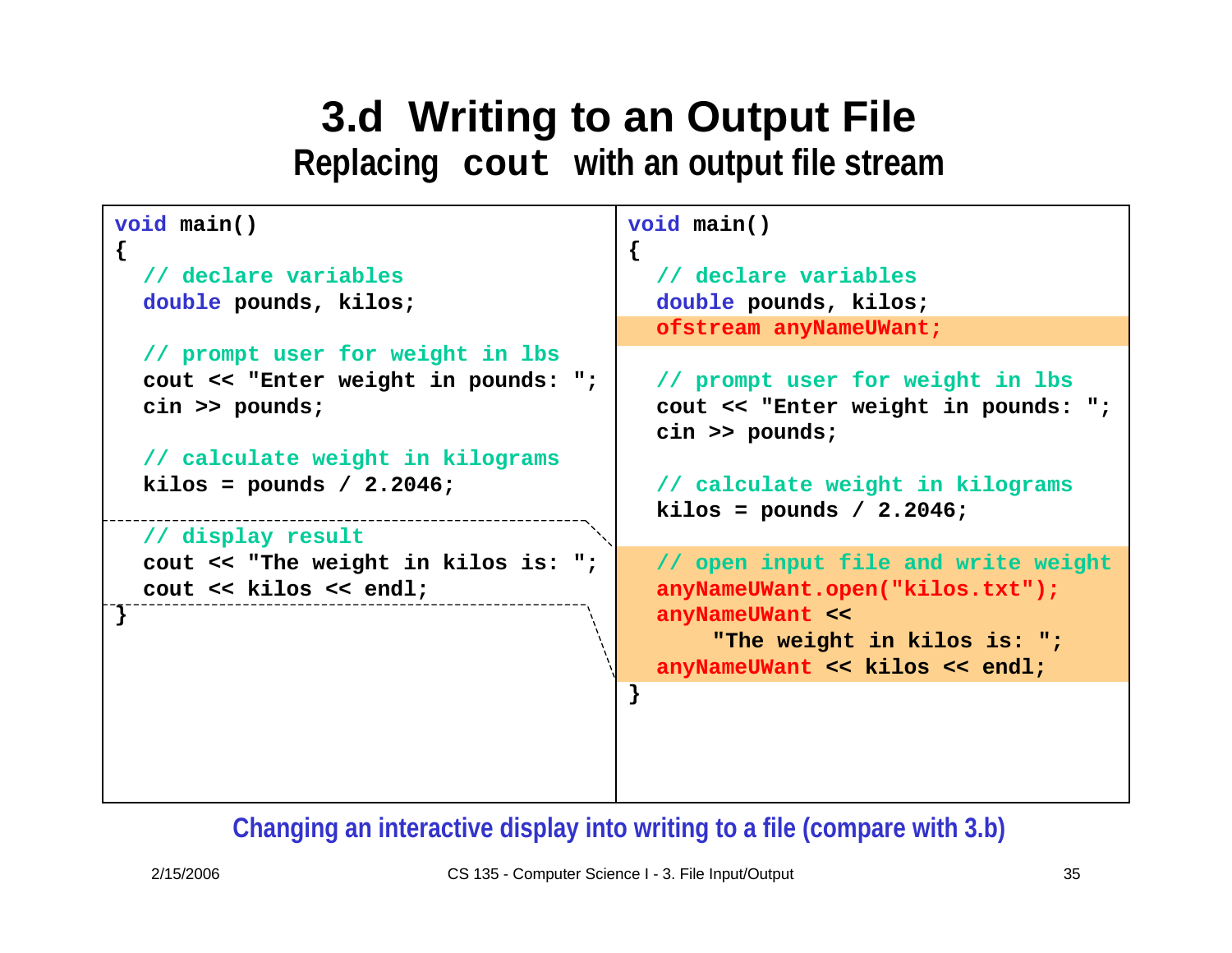- ¾ **How to write to a file (compare with 3.b)**
	- **1. declare** an output file variable as an **ofstream** type
		- **ofstream foo;** *(the variable can be what you want)*
	- **2. open** the file by calling the **open** function and passing the filename as a string in argument (no spaces or symbols!)
		- ٠ **foo.open("data\_report.txt");**
	- **3. write** into the file: you can now use the file variable exactly like **cout** with the insertion operator **<<** 
		- **foo << x << name << a;**
	- **4. close** the file when you are finished writing (no arguments)
		- $\blacksquare$ **foo.close()**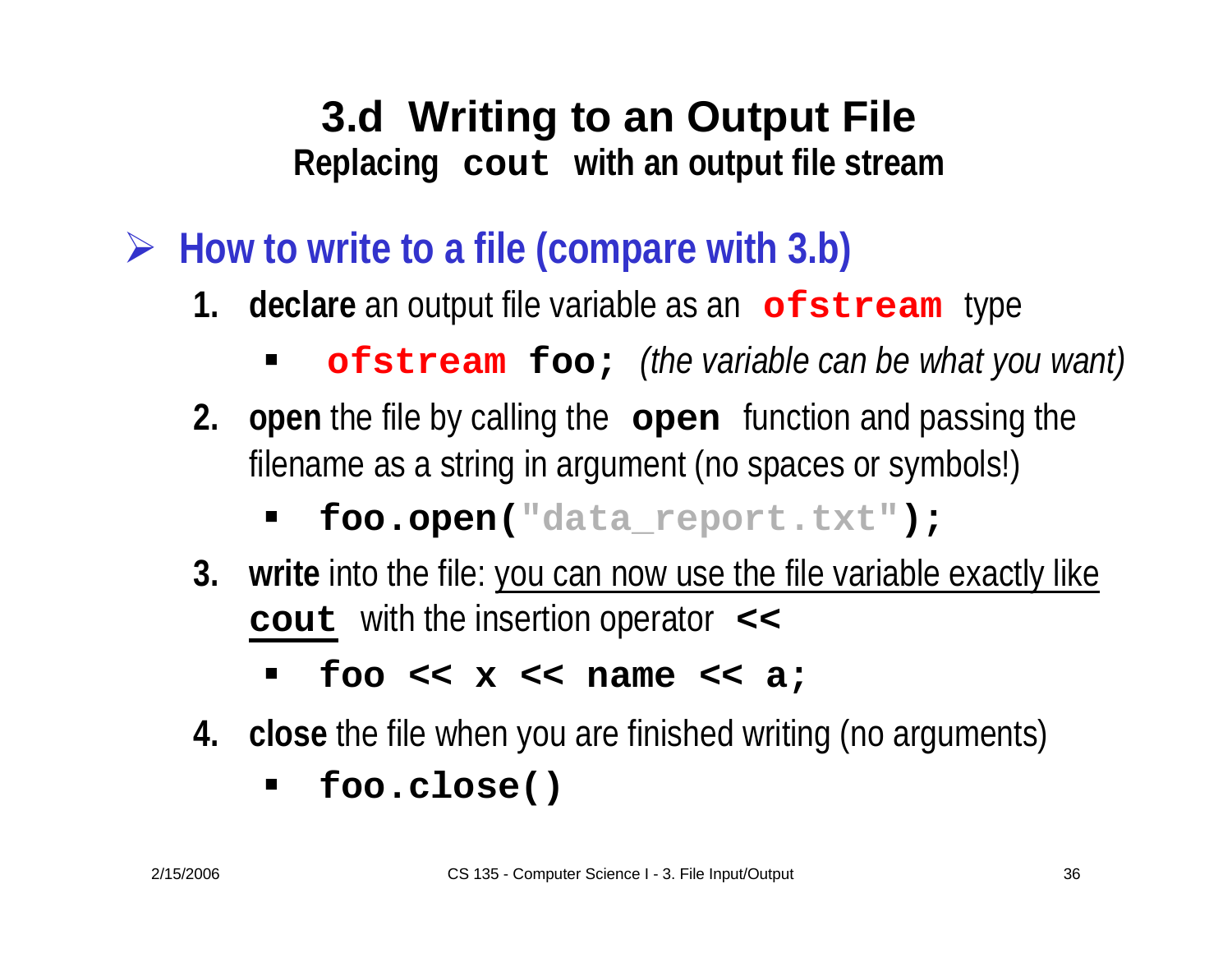¾ **How to write to a file — two more things (same as 3.b)**

- **0. include** the following mandatory library at the top of your program if you are going to read from, or write to files
	- $\blacksquare$ **#include <fstream> ;**
- **2.5 check** that the system was able to open the file you wanted (optional)
	- $\blacksquare$ **if (foo.fail())**

```
cout
<< "Could not open file!"
;
```
- $\sqrt{ }$  note that opening a file can fail for different reasons:
	- ٠ the filename does not exist
	- $\blacksquare$ the filename exists but the file is protected from writing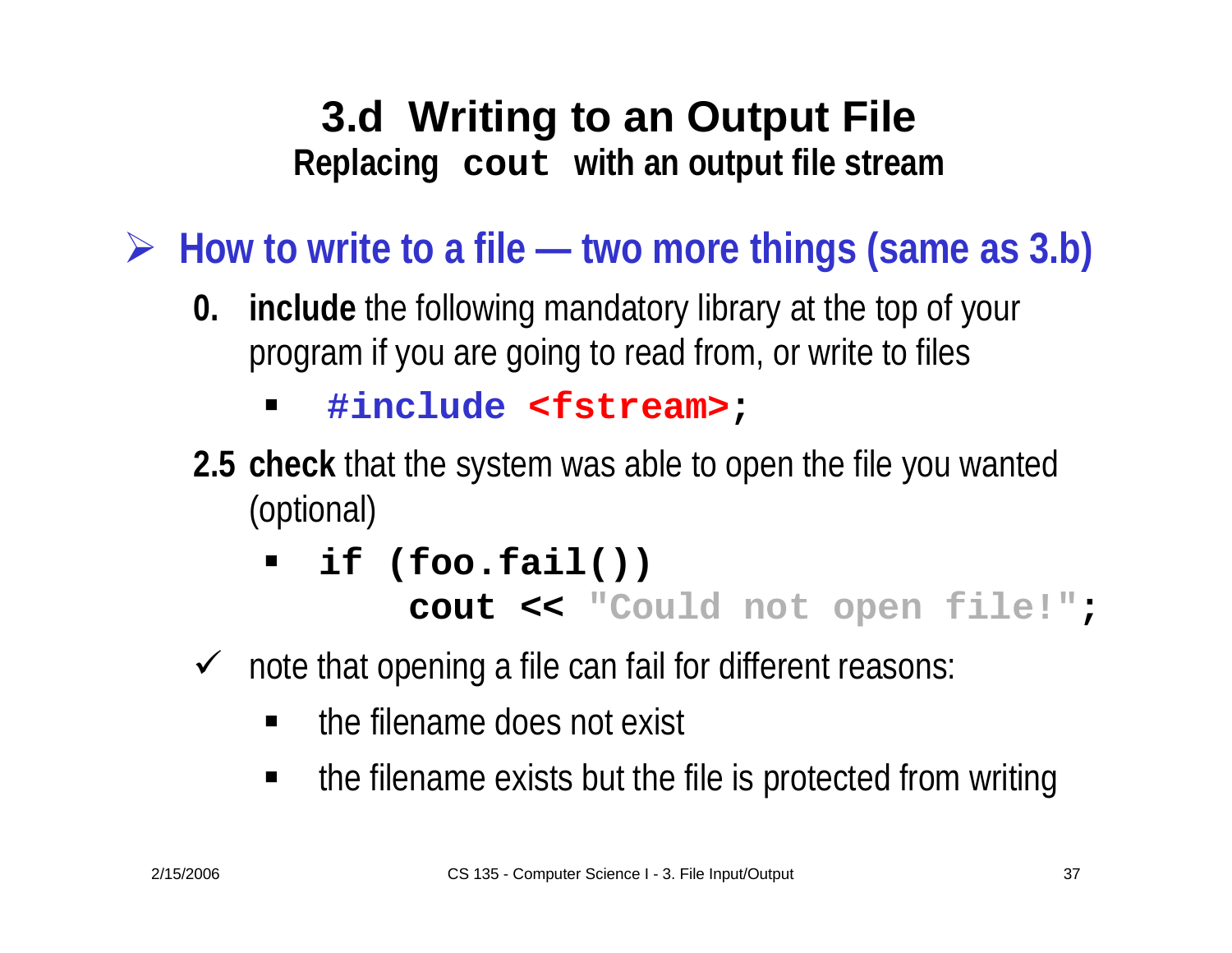### **3.d Writing to an Output File All in one: reading from a file and writing to another file**

- ¾ **Problem: convert pounds to kilograms**
	- $\checkmark$  write a C++ program that
		- ٠ prompts the user for a weight in pounds
		- ٠ displays the same weight in kilograms

 $\rightarrow$  then change the program to read the weight in pounds from a file and write the weight in kilos into another file

**Enter weight in pounds: 177**

```
The weight in kilos is:
80.29
```


**The weight-converter program reading from a file and writing to another file**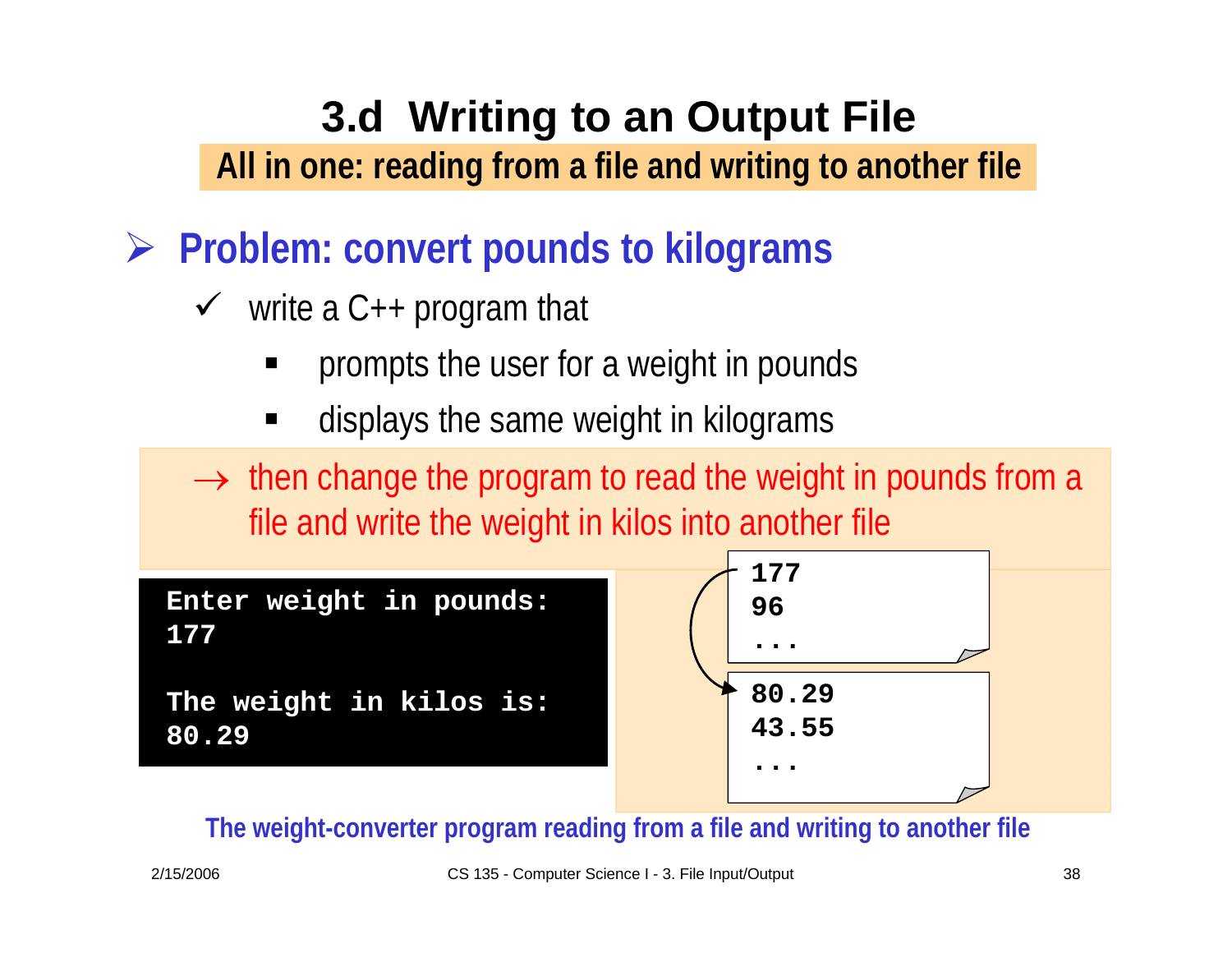### **3.d Writing to an Output File All in one: reading from a file and writing to another file**

```
#include <iostream>
void main()
{
  // declare variables
  double pounds, kilos;
  // prompt user for weight in lbs
  cout << "Enter weight in pounds: ";
  cin >> pounds;
  // calculate weight in kilograms
  kilos = pounds / 2.2046;
  // display result
  cout << "The weight in kilos is: ";
  cout << kilos << endl;
}
                                         #include <fstream>
                                         void main()
                                         {
                                           // declare variables
                                           double pounds, kilos;
                                           ifstream lbs_file;
                                           ofstream kilos_file;
                                           // open input & output files
                                           lbs_file.open("lbs.txt");
                                           kilos_file.open("kilos.txt");
                                           // read weight in pounds
                                           lbs_file >> pounds;
                                           // calculate weight in kilograms
                                           kilos = pounds / 2.2046;
                                           // write weight in kilograms
                                           kilos_file << kilos << endl;
                                         }
```
**Changing an interactive prompt/display into reading/writing to file s**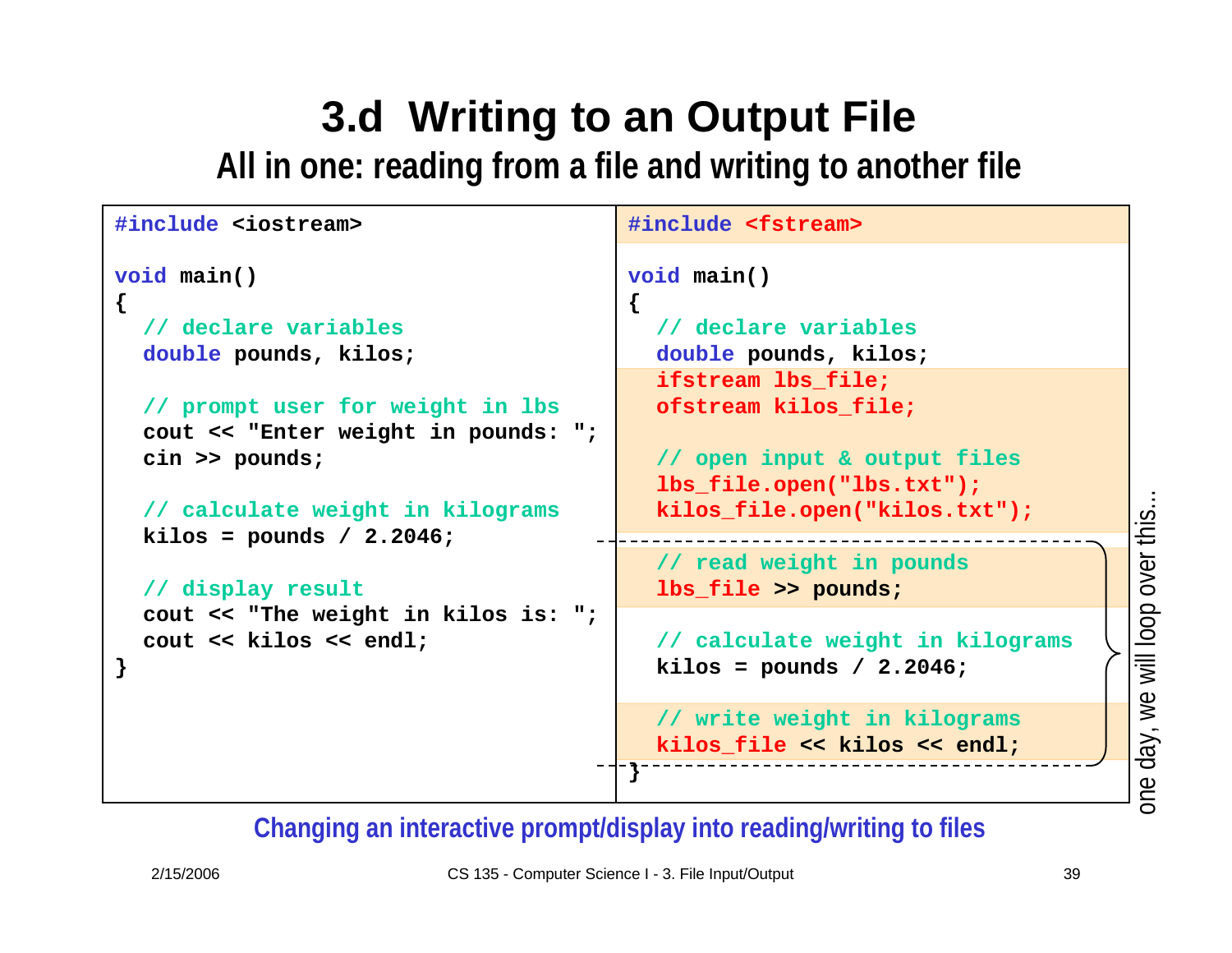### **3. File Input/Output**

- **a.Reading from the Keyboard**
- **b. Reading from an Input File**
- **c.Input & Output Streams**

### **d. Writing to an Output File**

- 9 **Replacing cout with an output file stream**
- 9 **All in one: reading from a file and writing to another file**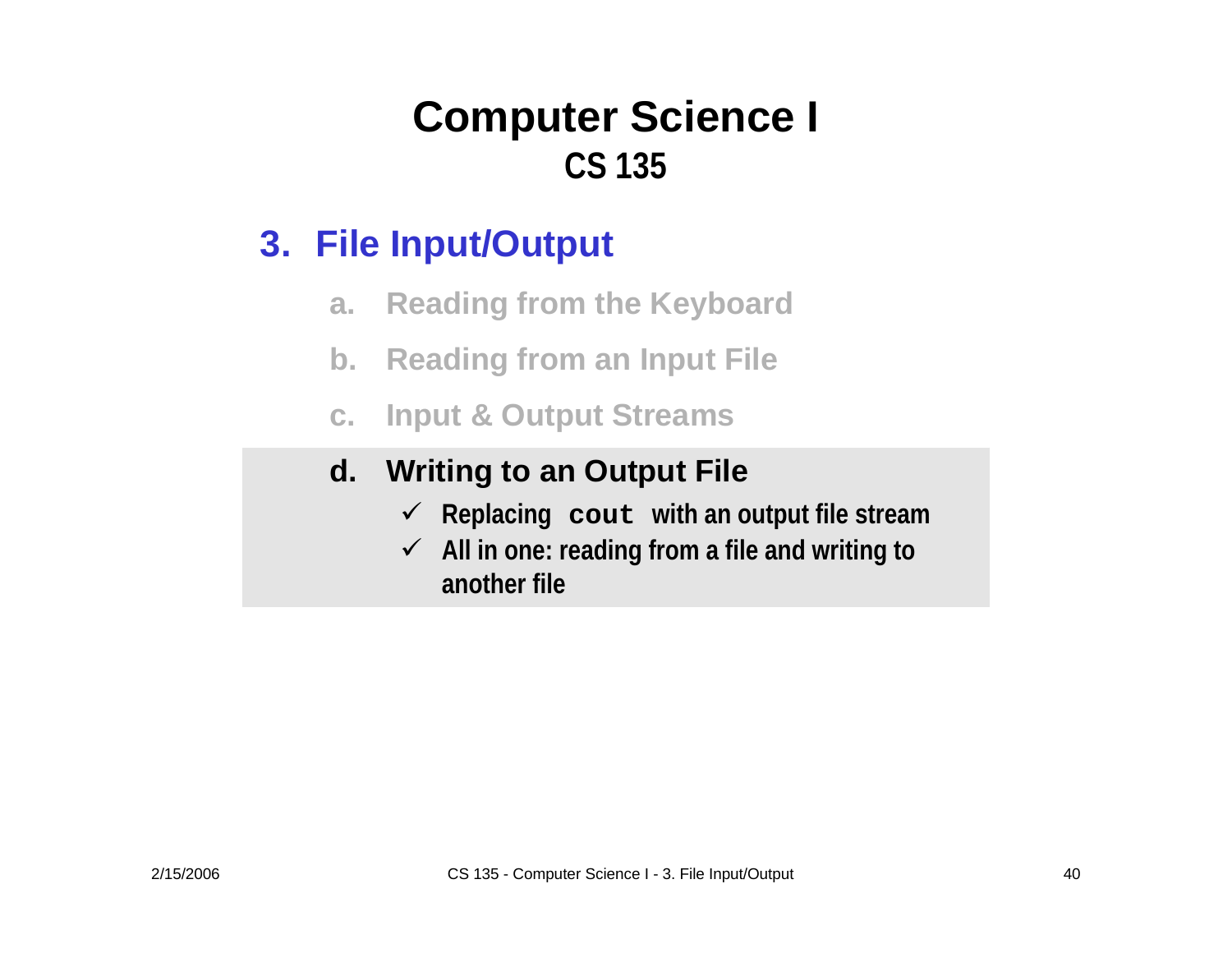- **a.Reading from the Keyboard**
- **b. Reading from an Input File**
- **c.Input & Output Streams**
- **d. Writing to an Output File**